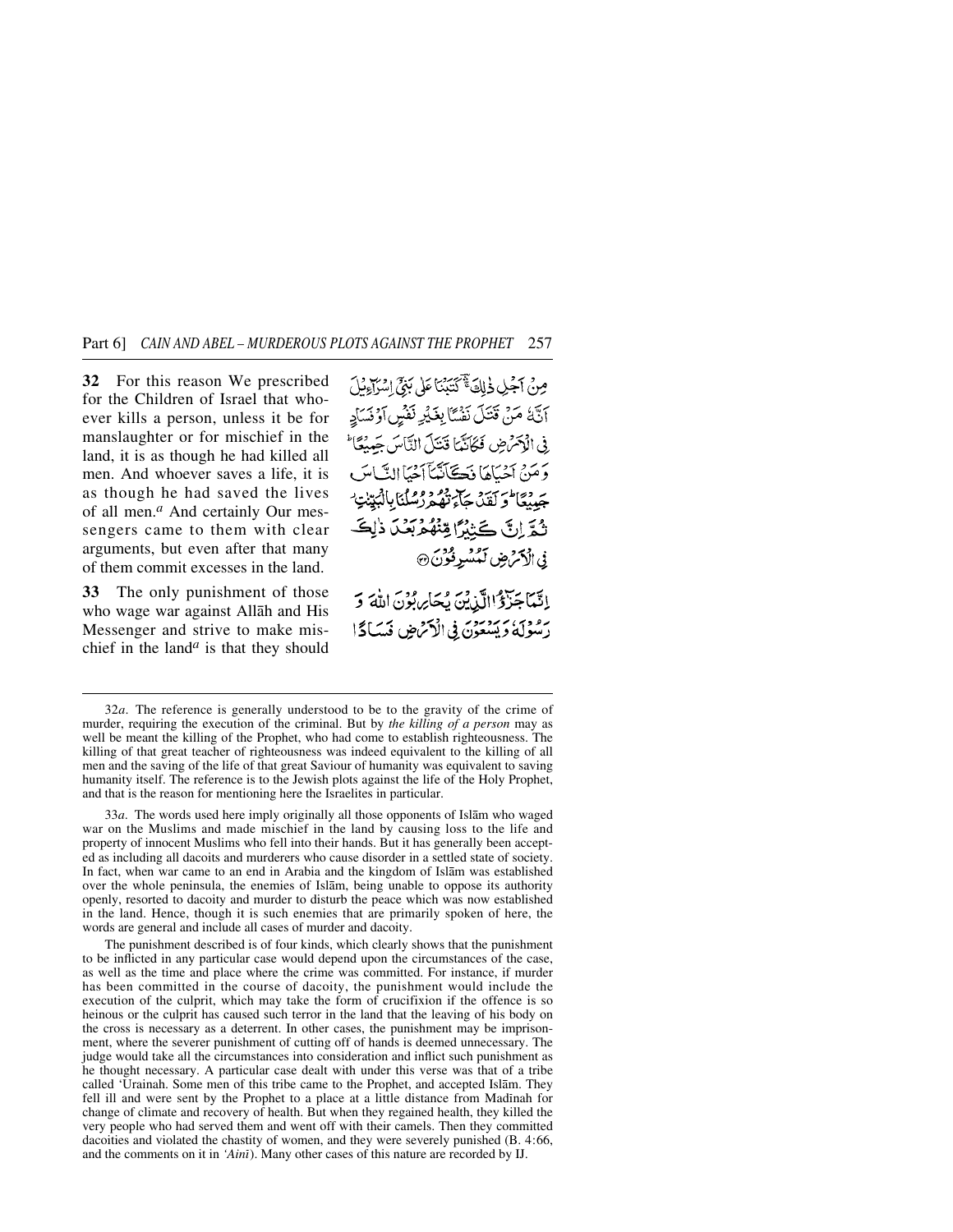be murdered, or crucified, or their hands and their feet should be cut off on opposite sides, or they should be imprisoned.*<sup>b</sup>* This shall be a disgrace for them in this world, and in the Hereafter they shall have a grievous chastisement.

**34** Except those who repent before you overpower them;*<sup>a</sup>* so know that Allåh is Forgiving, Merciful.

أَنْ يُفَتَلَوْاَ أَدْ بِصَلَّبُوْا أَدْ تُقَطَّعَ أَبْدِيْهِ مِرْ دَ الرَّجُلُومُ مِنْ خِلَافٍ أَدْيُدُوْ إِمِنَ الْأَكْرَضِ ۖ ذٰلِكَ لَهُمْ خِزْئٌ فِي الدُّنْبَ وَ لَهُمْ فِى الْأَخِرَةِ عَذَابٌ عَظِيْمٌ

الَّا الَّذِينَ تَأْبُرُا مِنْ قَبْلِ أَنْ تَقَرِّنُ وَا عَلَيْهِمْ فَأَعْلَمُوْآ أَنَّ أَللَّهَ عَفُورٌ دِّجِيْهِ وْلَا

## SECTION 6: **Punishment of Offenders**

**35** O you who believe, keep your duty to Allåh, and seek means of nearness to Him, and strive hard in His way that you may be successful.

**36** Those who disbelieve, even if they had all that is in the earth, and the like of it with it, to ransom themselves therewith from the chastisement of the day of Resurrection, it would not be accepted from them; and theirs is a painful chastisement.

**37** They would desire to come forth from the Fire, and they will not come forth from it, and theirs is a lasting chastisement.

يَكَيْبُهَا الَّذِينَ أُمَنُوا اتَّفَوُّا اللَّهَ وَابْتَغُوَّا اللَّهِ الْوَسِيَلَةَ وَجَاهِدُوْا فِي سَبِيْلِهِ يَعَلَّكُمْ تَفَلِحُونَ ۞ إِنَّ الَّذِينَ كَفَرُدًا لَوْ آنَّ لَهُ مِمَّا فِي الْأَدْضِ حَيْنُعًا وَّمِثْلَهُ مَعَهُ لِيَقْتَلُوْا بِهِ مِنْ عَذَابِ يَوْمِ الْقِيْمَةِ مَاتَقَبَّلَ مِنْهُوَّ وَلَقُمْ عَذَاكَ أَلِيْهِمْ و ووربر مع ووردامن التّابر وَمَا

هُمَّرِ بِخَرِجِينَ مِنْهَا وَكَهُوعَذَابٌ مُّقِيْعُ هُ

34*a*. This verse speaks of people the course of whose life has been changed before they are caught — *those who repent before you overpower them*. Repentance, of course, here means a changed course of life which is apparent to all. It clearly refers only to cases in which an enemy, who is guilty of crimes against life and property, becomes a Muslim before he falls into the hands of the Muslims. He should not be tried and punished for what he did when he was in the hostile camp.

<sup>33</sup>*b. Yunfau min-al-ard* literally means *they should be banished from the earth*, but according to Imām Abū Hanīfah the meaning here is *imprisonment* (*al-habs*), and most lexicologists accept this (Rz). LA also accepts the interpretation that *they should be kept in the prison*. The reason is apparent. No one can be banished from the whole of the earth unless he is kept in prison. Deportation is included if we take *al-ard* as meaning a particular country.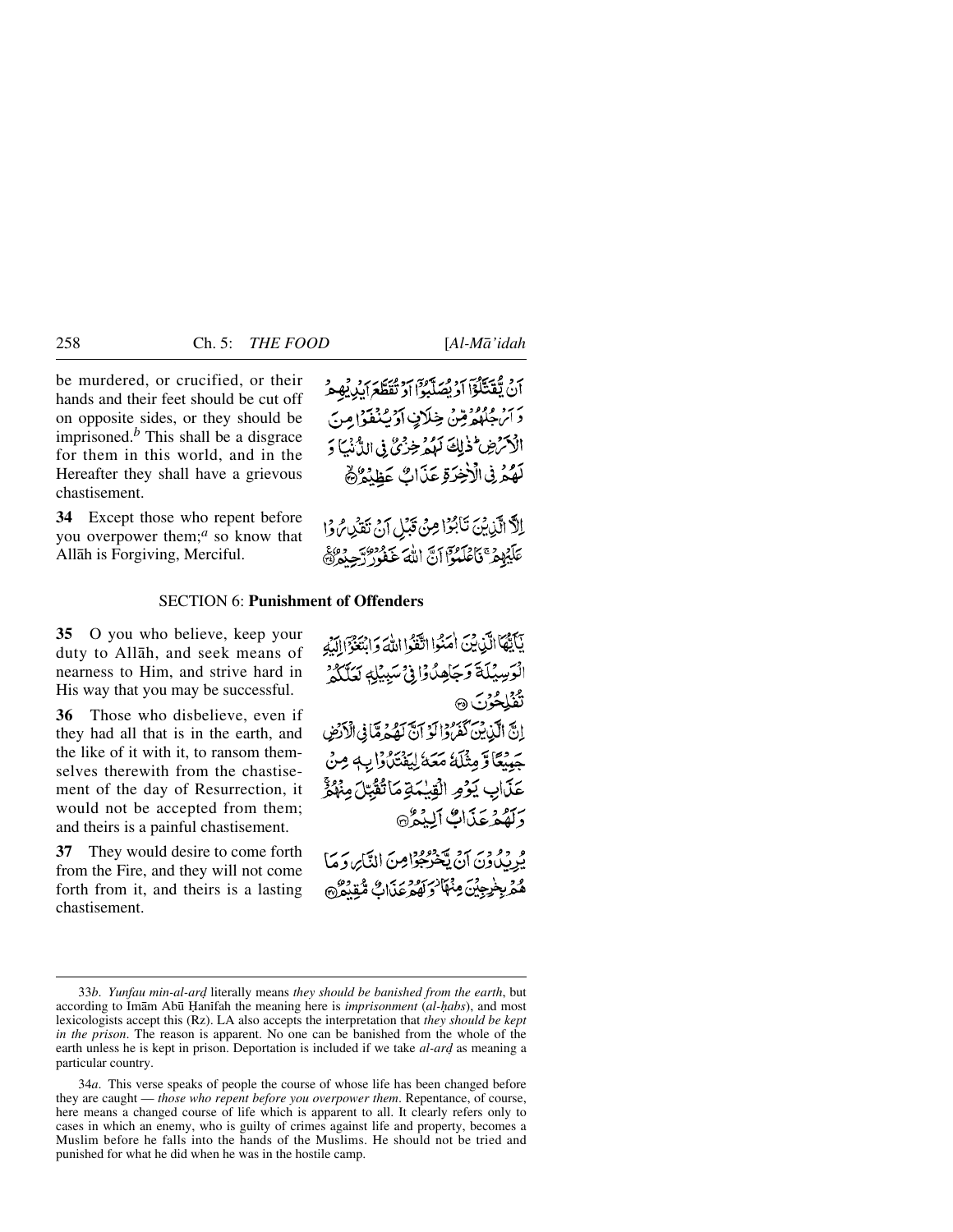**38** And (as for) the man and the woman addicted to theft, cut off their hands as a punishment for what they have earned, an exemplary punishment from Allåh. And Allåh is Mighty, Wise.*<sup>a</sup>*

وَالسَّائِرِينُ وَالسَّابِغَةُ فَأَقْطَعُواۤ إِيْدِيَهُمَا جَزَاءٌ بِمَاكَسَبَا نَكَالًا قِنَ اللَّهِ وَاللَّهُ عَزْنَزٌ حَڪِيْمُرُ۞

38*a*. The *cutting off of hands* may be taken metaphorically or literally. You say *qa∆a'a lisåna-h∂*, lit., *he cut off his tongue*, when you mean *he silenced him* (LA). If therefore *qa∆' yad* is taken metaphorically, it would simply mean *restraining* the thief by imprisonment or otherwise. If taken literally, the hand may not be cut off for every theft, and this is a fact recognized by all jurists. What however I would particularly stress is the fact that the cutting off of the hand is the maximum punishment. As stated above in 33*a*, in the case of dacoity the maximum punishment is death and the minimum punishment is imprisonment. Now theft is not as serious a crime as dacoity, and hence the minimum punishment for theft could not be severer than the minimum punishment for dacoity. In the case of dacoity, going upward in point of severity, the punishment is imprisonment, then cutting off of hands and feet, then death. Therefore what the Holy Qur'ån states here is only the maximum punishment for theft, the minimum punishment remaining the same, i.e. imprisonment.

It is moreover clear from v. 33 that the infliction of the severer or the milder punishment depends upon the circumstances of the case and the opinion of the judge. The crime of dacoity becomes severer or milder according to the loss of life or property that the victims of dacoity suffer. In theft, the loss is only caused to property and not to life and therefore death as a punishment in this case is eliminated, while the next grade of punishment, the cutting off of the hand, is retained as the maximum punishment, and maximum punishment would depend only on the exigency of the case. It may be the seriousness of the crime or the seriousness of the offender's addiction to the crime of theft that may call for the maximum punishment. Therefore generally the maximum punishment may be inflicted only in cases of habitual theft. The considerations which entitle us to make this distinction are as follows: (a) The punishment is called exemplary, and exemplary punishment could only be inflicted where the crime is very serious or the offender is a habitual criminal. (b) The punishment is not to be inflicted if the offender repents and turns from his evil course. The next verse shows that the punishment of cutting off the hand is only for a criminal *who does not reform*, i.e. *for the habitual offender*. Moreover, what is required is *repentance and reform*. To give a man a chance to reform it is necessary that he should be given freedom of action before the more serious punishment is inflicted. (c) The punishment of the cutting off of hands has been mentioned in connection with the more serious crimes spoken of in v. 33, while even those serious crimes may be punished with imprisonment only, and therefore mere stealing, which is by no means as serious an offence as dacoity, need not be punished always with the severer punishment of the cutting off of the hand.

It is true that the cutting off of the hand even for a first crime is reported in the Hadith, but this may be due to the particular circumstances of the society at the time. It is for the judge to decide when to inflict the maximum punishment and when not. According to some hadith, the hand was cut off when the amount stolen was one-quarter of a dinar; according to others when it was one dinar or more  $(AD. 37:12; Ns. 46:7)$ . According to one hadith the hand was not to be cut off when a theft was committed in the course of a journey (AD.  $37:19$ ). There are had $ith$  showing that the hand was not to be cut off for stealing fruit on a tree (AD. 37:13). The cutting off of the hand is also prohibited in the case of criminal misappropriation (AD. 37:14). Marwan had a person flogged for stealing young palm trees  $(AD. 37:13)$ . Another hadith states that when a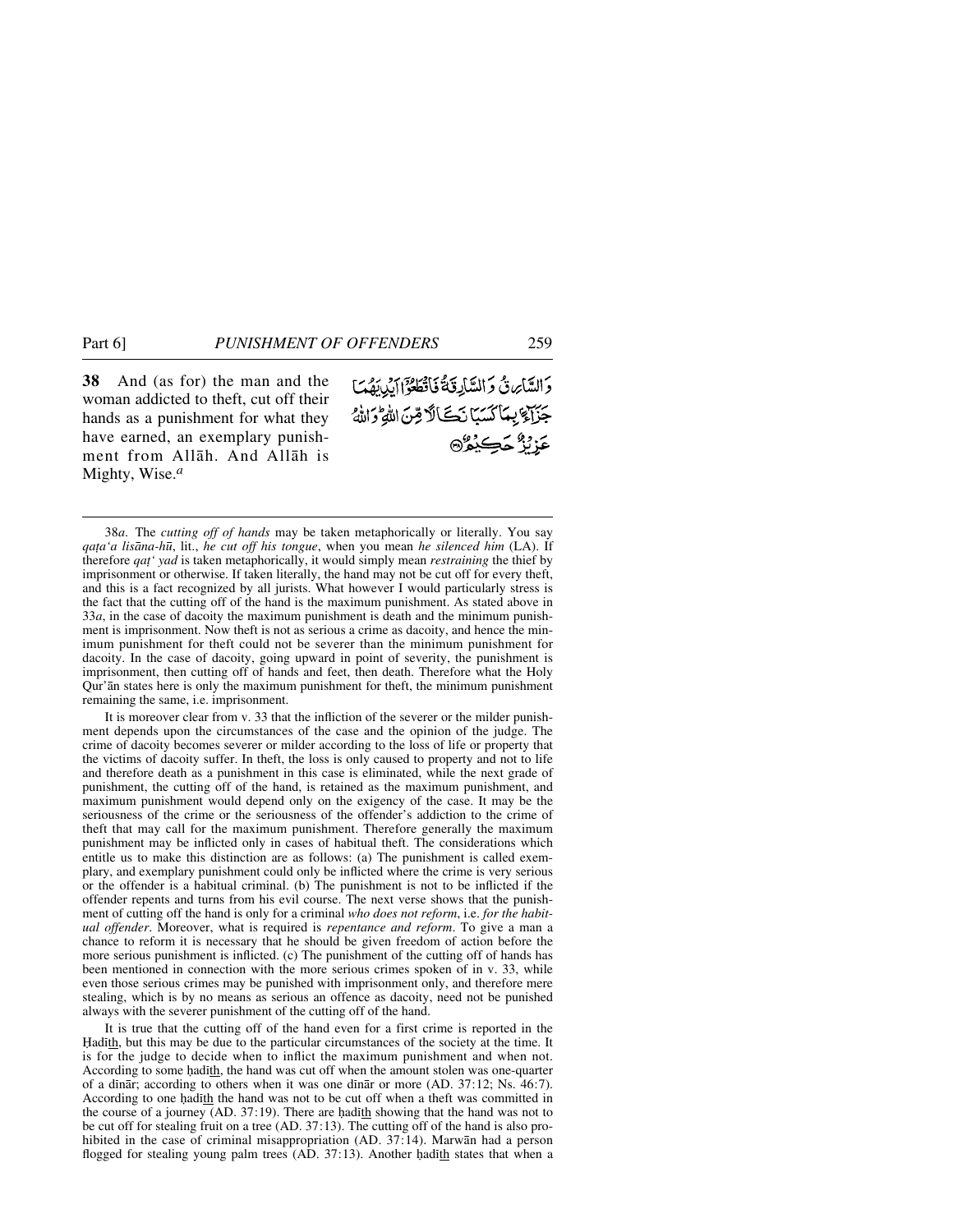**39** But whoever repents after his wrongdoing and reforms, Allåh will turn to him (mercifully). Surely Allåh is Forgiving, Merciful.

**40** Knowest thou not that Allåh is He to Whom belongs the kingdom of the heavens and the earth? He chastises whom He pleases, and forgives whom He pleases. And Allåh is Possessor of power over all things.

**41** O Messenger, let not those grieve thee who hasten to disbelief, from among those who say with their mouths, We believe, and their hearts believe not, and from among those who are Jews — they are listeners for the sake of a lie, listeners for another people who have not come to thee.*<sup>a</sup>* They alter the words after they are put in their (proper) places, saying: If you are given this, take it, and if you are not given this, be cautious. And he for whom Allåh intends temptation, thou controllest naught for him against Allåh. Those are they whose hearts Allåh intends not to purify. For them is disgrace in this world, and for them a grievous chastisement in the Hereafter.

**42** Listeners for the sake of a lie, devourers of forbidden things, so if فَعَدَ بِنَابَ مِنْيَ بَعْيا ظُلْمِهِ وَأَصْلَحَ فَأَنَّ اللَّهَ يَتُوْبُ عَلَيْهِ ۚ إِنَّ اللَّهَ غَفْر

أَلَمْ تَعْلَمْ آنَّ اللَّهَ لَهُ مُلْكُ السَّنْوٰتِ وَ الْأَكْرَاضِ يُعَذِّبُ مَنْ يَبَيِّرُهُ وَيَذَمِّنُ لَهُنَّ يَتَنَاهُ مِنَ اللَّهُ عَلَى كُلِّ شَيْءٍ قَبِي يُرْنَ

لَأَتْهَا الرَّسُوُلُ لَا يَحْزُنُكَ الَّذِينَ يُسَاعِوُنَ ِ فِي الْكُفْرُ مِنَ الَّذِينَ قَالَوْٓ ٰاٰ مَنَّا بِأَفْوَاهِهِمْ رسو وعرض قُلُوْبُهُمْ قُرِمِنِ الَّذِينِ هَادُوا ۚ<br>وليد تُؤْمِنُ قُلُوْبُهُمْ قَرِمِنَ الَّذِينِ هَادُوا ساور بالكذب سلوري لقور الجزين لَّهُ بِٱنْوُكَ بِمَحَّدِّنُونَ الْكَلِمَ مِنْ بَعْيِ مَوَاضِعِهِ ۚ يَقُوْلُونَ إِنْ أُوْتِيَتُمْ هٰذَا به دوه به د مهمونه وبرو برود در.<br>فخصاوه د ن که تو تؤی فاحلادا د من يّْرُدِ اللَّهُ فِتْنَتَتَهُ فَلَنْ تَمْلِكَ لَهُ مِنَ اللَّهِ تَنبِيًّا إِذْ إِلَيْكَ الَّذِينَ لَمْ يُدِدِ اللَّهُ آنَ تَّطَهَّرَ قُلُوْبَهُمْ لَهُمْ فِي اللَّهُ نَبَاجِهُ فِي صَحِّ وَّلَهُمْ فِي الْأَخِيَرَةِ عَذَاكٌ عَظِيْدِهُ ۞

سَتْعُوِّنَ لِلْكَيْنِ أَكْلُوْنَ لِلسَّحْتِ ۚ

certain person stole another's mantle valued at 30 dirhams from underneath his head, the owner of the mantle offered to sell the same to the person who had stolen it, and the Holy Prophet approved of this arrangement (AD. 37:15). In conclusion, I may add that I translate the word *al-såriq* as meaning *one addicted to theft*, not only for the reasons given above but also because an explanatory reading of this word is *al-sarriq*, which is an *ism mubålaghah*, i.e., a noun of intensiveness, from the same root.

<sup>41</sup>*a*. The meaning is that they listen, but their object is only to invent lies and to give false reports to people who have not come to the Prophet. The words can also bear the interpretation that they listen only to the lies uttered by their rabbis, who have not come to thee. In fact, they were acting only as spies.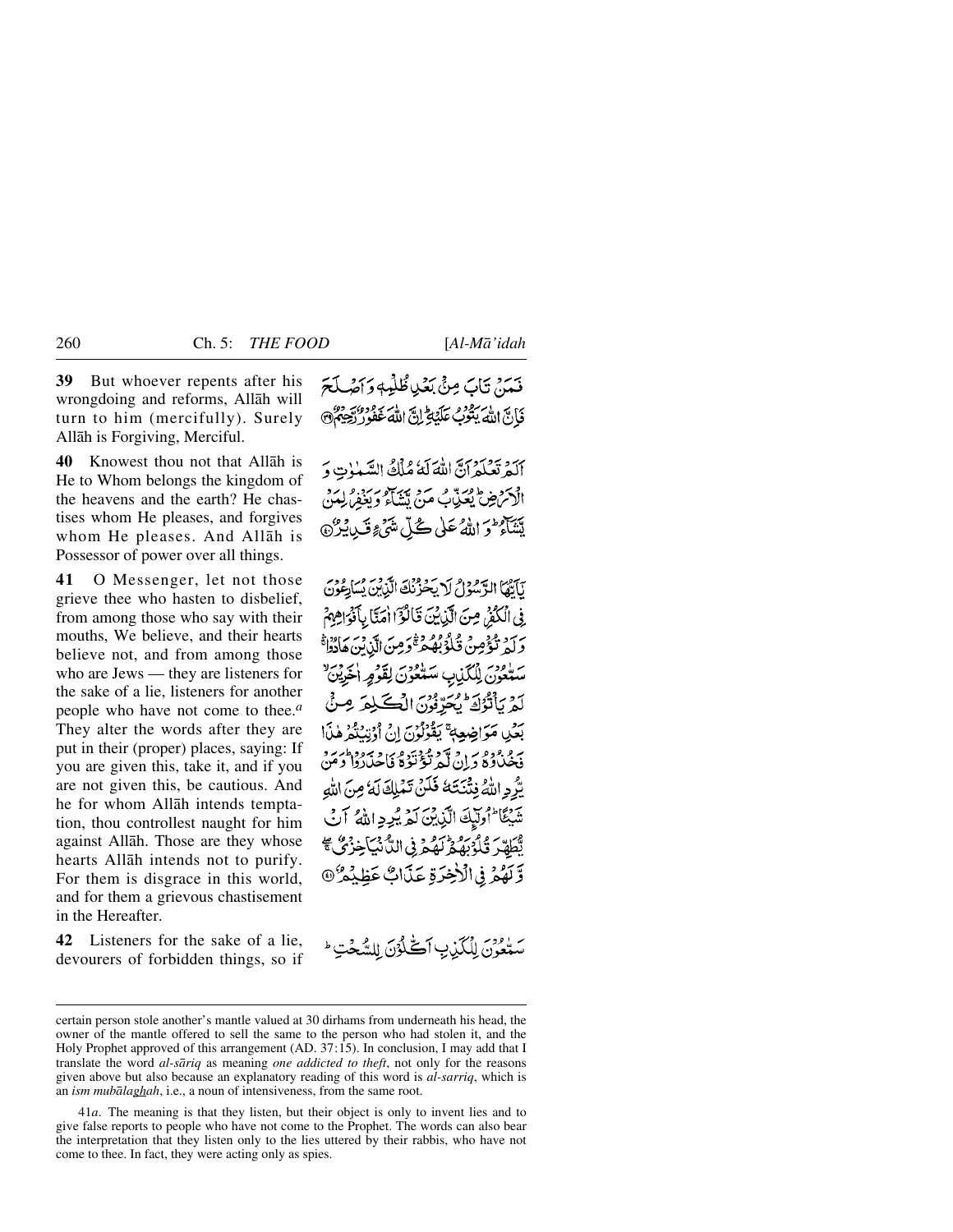they come to thee, judge between them or turn away from them. And if thou turn away from them, they cannot harm thee at all. And if thou judge, judge between them with equity. Surely Allåh loves the equitable.*<sup>a</sup>*

**43** And how do they make thee a judge and they have the Torah wherein is Allåh's judgment? Yet they turn away after that! And these are not believers.*<sup>a</sup>*

فَأَنْ جَأْءُوْكَ فَإِجْرَاءُ بِهِ بِهِ وَمَرْدِمٍ أَوْ أَعْرِضْ عَنْهُمْ وَإِنْ تَعْزِمْنُ عَنْهُمْ فَلَنْ تَعْبُرُوْ } مِنْبِيًّا الْمَانِّي حَكَمْتَ فَاصْلُو سَرْمِيْتِ مِنْ مَنْ مِنْ مِنْ مِنْ مِنْ مِنْ بِالْقِسْطِ إِنَّ اللَّهَ يُحِبُّ الْمُقْسِطِيْنَ®

وَكَنْفَ يُحَكِّمُونَكَ وَعِنْدَهُمْ التَّوْالثَّ فِيهَا حُذْمُ اللَّهِ نَثْقَرَ بِتَوَلَّوْنَ مِنْ بَعْنِ ذَلِكَ وَمَا أُولَيْكَ بِالْمُؤْمِنِ بِنَ ثَمَّ

### SECTION 7: **The Qur'ån and Previous Scriptures**

**44** Surely We revealed the Torah, having guidance and light.*<sup>a</sup>* By it did the prophets who submitted themselves (to Allåh) judge for the Jews, and the rabbis and the doctors of law, because they were required to guard

إِنَّيَّ أَنْزَلْنَا التَّوْسُ بِهَ فِيهِمَا هُدَّى وَّ نَوْرٌ يخْلُمْ بِهَاالتَّبِيَّوْنَ الَّيْ بَنَ آسَلَحُوْا لِلَّيْنِينَ هَادُوَّا وَالرَّبْنِيُّيُّونَ وَالْأَحْبَارُ يِمَا اسْتَخْفِظُوْا صِنْ كِتْبِ اللَّهِ وَكَانُوْا عَلَيْكِ شَهْيَاتِهِ \*فَيَلَا تَخْشَوْاالِثَّاسَ

43*a*. The Divine judgment in the Torah referred to here may either imply the Divine injunctions in the Torah, which the Jews refused to follow, or the prophecies of the advent of the Holy Prophet, which they refused to accept.

<sup>42</sup>*a*. By the agreement drawn up between the various nationalities of Madinah on the advent of the Holy Prophet there (see 2:84*a*), all disputes were to be referred to the Holy Prophet, but the Jews had by this time become so inimical to the Prophet that he is allowed to refuse to judge between them. In case he judged between them, he is still told to judge with equity. To be equitable notwithstanding the severest enmity of the Jews and notwithstanding the knowledge that they were always plotting with the enemies of Islåm for its extirpation, shows that the Prophet had reached the highest point of moral rectitude to which man can attain.

<sup>44</sup>*a*. Verses 44–47 are supposed by Christian critics to be evidence of the purity of the text of the Torah and the Gospel. This is not true. That the Torah was a Divine revelation containing light and guidance has never been denied. What is denied is that that light and guidance were kept intact throughout the ages. It is further denied that these two books were meant for the whole world and for all ages. They certainly contained light and guidance, but only for one people — the Israelites, and for a limited time. Notwithstanding the light and guidance contained in the Torah, the Gospel was sent down for the Israelite people, which shows clearly that the light and guidance contained in the Torah were not considered sufficient even for the Israelites for all ages, to say nothing of other nations.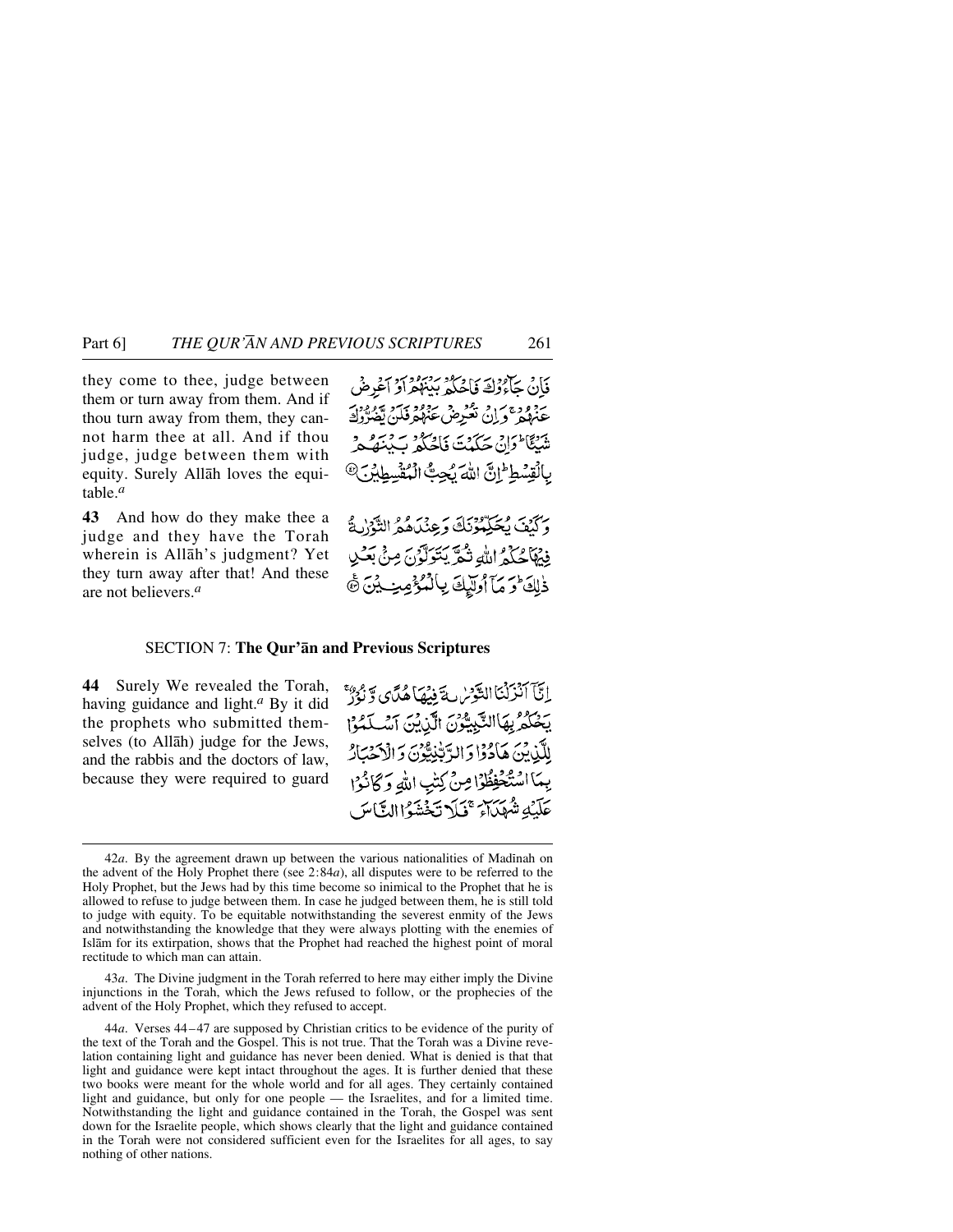the Book of Allåh,*<sup>b</sup>* and they were witnesses thereof. So fear not the people and fear Me, and take not a small price for My messages. And whoever judges not by what Allåh has revealed, those are the disbelievers.*<sup>c</sup>*

**45** And We prescribed to them in it that life is for life, and eye for eye, and nose for nose, and ear for ear, and tooth for tooth, and for wounds retaliation.*<sup>a</sup>* But whoso forgoes it, it shall be an expiation for him.*<sup>b</sup>* And whoever judges not by what Allåh has revealed, those are the wrongdoers.

**46** And We sent after them in their footsteps Jesus, son of Mary, verifying that which was before him of the Torah; and We gave him the Gospel containing guidance and light, and verifying that which was before it of the Torah, and a guidance and an admonition for the dutiful.*<sup>a</sup>*

وَاخْشَوْنِ وَلَاتَشْتَرُوْا بِالْيَتِنْ شَكَّا قَلِيْلًا ثُوصَنْ لَّهُ بَحْكُمْ بِيِمَآ أَنْزَلَ اللَّهُ فَأُولَيْكَ هُكُّ الْكَنْفِرُونَ ۞ رِ كَتَيْنَا عَلَيْهِمْ فِيْهَا آنَّ النَّفْسَ بِالنَّفْسُ وَالْعَيْنَ بِالْعَيْنِ وَالْأَنْفَ بِالْمَ نَفْتِ وَالْأَذْنَ بِالْأَذْنِ وَالسِّنَّ بِالسِّرِيَّ وَالْجُرُوْحَ قِصَاصٌ فَيَمَنَّ نَصَلَّ قَ بِ فَقُوْ كَفَّابَٰٓءٌٗ لَّهُ ۚ وَمَنْ لَّهُ بَحْكُمْ بِيَآ آنَزَلَ اللَّهُ فَأُولَيْكَ هُ هُ الطُّلِمُونَ@ وَقَفَّيْنَاعَلَى إِنَّابِرُهِمَّرِ بِعِيْسَى إِبْنِ حوية ومرياتًا لِّمَا بِهِينَ يَدَايُهِ مِنَ التَّوْرٰبِةِ ۚ وَ اٰتَيۡنَٰهُ الۡرَّنۡجِيَـٰلَ فِيَّةِ هُدَّى وَنُؤْمَنٌ وَمُصَدَّدَنَّالِّمَا بَِيْنَ بَدَابِهِ مِنَ التَّوْسُ بِهِ وَ هُـكَ يَ وَّ مَوْعِظَةَ لِّلْمُتَّقَابِنَ وَ

45*a*. Compare Exod. 21:23–25, Lev. 24:19–21.

45*b*. If a man forgoes his right to an act of reprisal against his brother, this shall be an expiation for any wrong he may have done.

<sup>44</sup>*b*. The statement made here is that the masters of Divine knowledge and the doctors "were required to guard the Book of Allåh", i.e. the Torah. The Qur'ån does not say that they were actually successful in doing so. On the other hand, alteration of those books is clearly spoken of in 2:75 and 2:79. As against this, the guarding of the Holy Qur'ån is spoken of as the work of God Himself; see 15:9: "Surely We have revealed the Reminder, and surely We are its Guardian."

<sup>44</sup>*c*. It should be borne in mind that by judging is not meant only the judging of civil or criminal cases, but judging in all matters of religion, so that those who did not judge the revelation of the Holy Prophet by what was revealed in the Torah were disbelievers. And note that the adoption of the words *what Allåh has revealed* instead of the *Torah* is not without significance. It shows that the whole of the Torah as existing then was not looked upon by the Holy Qur'ån as being the Divine revelation.

<sup>46</sup>*a*. The description of the Gospel as containing light and guidance conveys the same significance as the similar statement regarding the Torah, for which see 44*a*. In addition it is stated that the Gospel verified the Torah notwithstanding the fact that it introduces many new doctrines in place of those given in the Mosaic law, as in the case of divorce, the law of reprisal, etc. This descripton of the Gospel clearly shows that by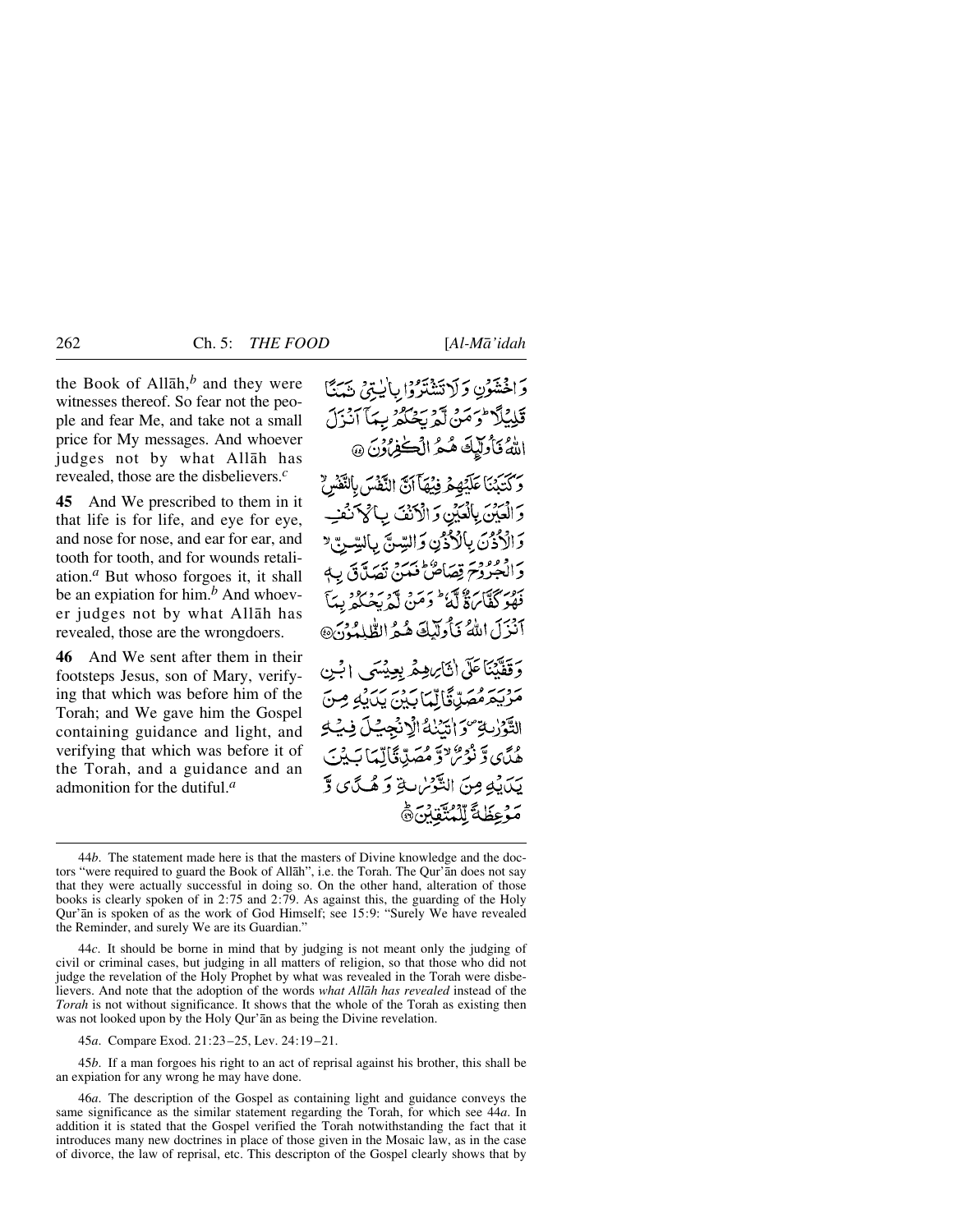Part 6] *THE QUR'ÅN AND PREVIOUS SCRIPTURES* 263

**47** And let the People of the Gospel judge by that which Allåh has revealed in it. And whoever judges not by what Allåh has revealed, those are the transgressors.

**48** And We have revealed to thee the Book with the truth, verifying that which is before it of the Book and a guardian over it,*<sup>a</sup>* so judge between them by what Allåh has revealed, and follow not their low desires, (turning away) from the truth that has come to thee. For everyone of you We appointed a law and a way.*<sup>b</sup>* And if Allåh had pleased He would have made you a single people, but that He might try you in what He gave you.*<sup>c</sup>* So vie one with another in virtuous deeds. To Allåh you will all return, so He will inform you of that wherein you differed;

وليخلفه اهلُ الْإِنْجِيلِ بِمَآانِزَلَ اللهُ فِي فَاحٍ وَهَنْ لَعِ بِحُكُمْ بِهِيَأَ أَنْزَلَ اللهُ فَأُولَّيْكَ هُمُ الْفُسِقُونَ @

وَ آَنْزَلْنَآ إِلَيْكَ الْكِتْبَ بِالْحَقّ مُصَلِّيقًا لَّمَا بَيْنَ بِيَالَهُ مِنَ الْكِتْبِ وَحُهَجُتًا عَلَيْهِ فَأَحِيدُ بِبِهِ مِنْ مِنْ الْمَدْيَنَ اللَّهُ دَ لَا تَتَبَّعَ آهُوَاءِهُمْ عَيْبًا حَآءَكَ مِنَ الْمَوَّبُّ ۣڸڴڵۣۨڄؘۼڷڹؘٳڡۣڹٙػۮۺۣڔۛۼۘڎٞٷۜڡۣڹۿٲڲٲ دَ نَوْنَيْهَا اللَّهُ لَجِعَلَكُمْ أُمَّةً وَّاحِيدَةً وَّ لِكُنِّ لِّبَدَٰهُ مُرَّمَّ وَمِنَا إِنْبَكَٰهُ فَأَسْتَبِقُوا الْخَيْرُتِ إِلَى اللَّهِ مَـرْجِعُكُمْ جَبِيّ فَيُنْبَّعُكُمُ بِيَاكُنُنُو فِيْ تَخْتَلِفُوْنَ

verification is meant only corroboration of the general principles and broad doctrines of the faith, such as the unity of God and equitable dealing with men, or the declaration by one prophet of the truth of a previous prophet, as the declaration of the truth of Moses by Jesus and of both by the Holy Prophet. It is in this sense that the Qur'ån is spoken of as verifying the Torah and the Gospel.

48*a*. The Qur'ån is called *muhaimin* or *a guardian* over all previous revelation, thus showing that whatever was of permanent value in the previous scriptures has been preserved in the Qur'ån. The previous books contained a light and guidance for the people for whom they were meant, and they were commanded to judge by those books, but the Qur'ån is now the Book which judges all truth, wherever it may have been, and therefore is the only Book which should be followed.

48*b*. The appointment of a law and a way for everyone refers to the giving of different laws to different nations in accordance with their requirements before the revelation of the Holy Qur'ån, which fulfilled the requirements of all nations and all ages. Thus the Qur'ån here recognizes the principle to which it refers frequently, that prophets were raised among every people, for which see particularly 10:47, 13:7, and 35:24.

48*c*. This is one significance. Man is placed above the whole of creation in that he has been granted discretionary powers so that he can choose to follow one path or another, as against the rest of creation, which must necessarily follow the laws to which it is subject. Hence, led by that discretion, men follow different ways, adopting different sects, whereas if man's very nature had been so made as to make him unable to use his discretionary powers, all men would have been a single people, but then man's better qualities, which give him preference over the rest of creation, would not have been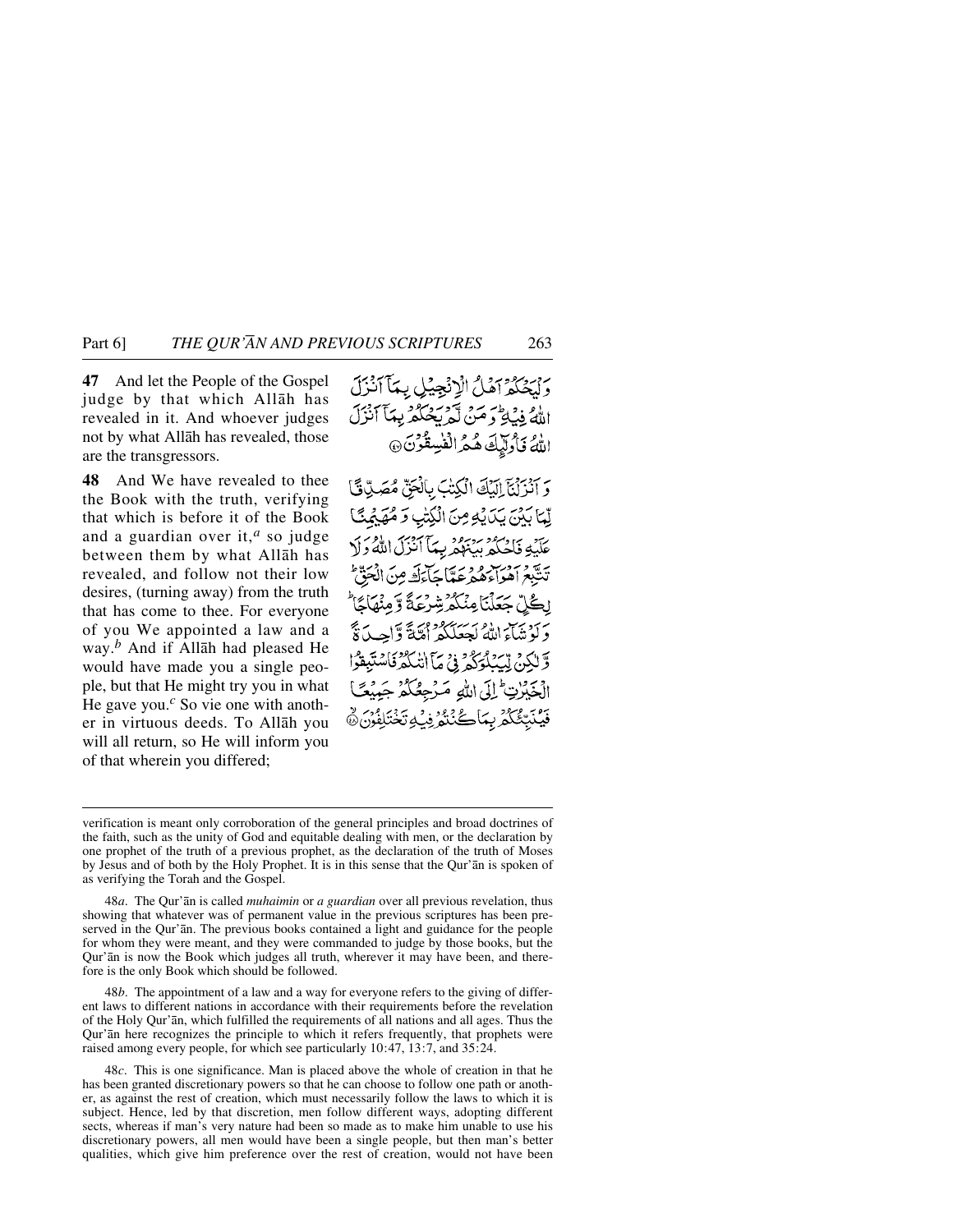**49** And that thou shouldst judge between them by what Allåh has revealed, and follow not their low desires, and be cautious of them lest they seduce thee from part of what Allåh has revealed to thee. Then if they turn away, know that Allåh desires to afflict them for some of their sins. And surely many of the people are transgressors.

**50** Is it then the judgment of ignorance that they desire? And who is better than Allåh to judge for a people who are sure?

وَ أَنِ اخْتُلْهِ بِيَنَهُمْ بِيَآ أَنْزَلَ اللَّهُ وَ ﴾ تشيغ امرب و د به د و د برد ته د .<br>تشيغ اهواءهم واحدادهم ان تفتنوك عَنْيُ بَعْضٍ مَأَ آنَزَلَ إِمَاهُمُ إِلَيْكَ فَيَأْدِي تَعَرَّقُوْا فَأَعْلَمُهُ أَنَّمَا يُرِيدُ اللَّهُ أَنْ يُصِيبِهُمْ بِبَعْضِ ذُنُوْبِهِمْ وَإِنَّ كَثِيْرًا مِّنَ التَّاسِ لَفْسِقْوُنَ ۞

أَفَحُكُمُ الْجَاهِلِيَّةِ يَبْغُونُ وَمَنْ احْسَنُ عِنَ اللَّهُ حُڪُمًّا لِّقَدُّهِ لِّيُؤْقِنُونَ ۞

# SECTION 8: **Relations of Muslims with Enemies**

**51** O you who believe, take not the Jews and the Christians for friends. They are friends of each other. And whoever amongst you takes them for friends he is indeed one of them. Surely Allåh guides not the unjust people.*<sup>a</sup>*

**52** But thou seest those in whose hearts is a disease, hastening towards them, saying: We fear lest a calamity should befall us.*<sup>a</sup>* Maybe Allåh will

نَأَتَّهَا الَّذِبْنَ امْنُوْالَاتِّتَخِذْكُوا الْبَعُوُدَ وَالتَّصْرَى أَدْلِيَآءَ مَهْ بِمَصْلُهُ مِّهُ أَدْلِيَبَاءُ بَعْضُ وَ مَنْ تَتَوَلَّهُمْ مِّنْكُمْ فَإِنَّهُ مِنْهُمْ اِنَّ اللَّهَ لَا يَهْدِى الْقَوْمَ الطَّلِيِيِيْنَ ۞ فَتَرَى الَّذِينَ فِي قُدُّبِهِمْ مَدَّضٌ يُسَابِعُنَ فِيْهِلْمُهُ يَقْوَلُونَ نَخْشَى أَنْ تُصِيْبُنَا دَايِرَةٌ ۚ فَعَسَىَ اللَّهُ آنُ يَبَأَتِيَ بِالْفَتْتَةِ آدُ آمُيْهِ

52*a*. By *hastening towards them* is meant hastening to make friendship with them or seeking their help. The hypocrites did this, fearing a Muslim reverse.

manifested. The words may, however, also mean, *if Allåh pleases He will make you a single people*. This would be a reference to the ultimate destiny of the human race. In fact all people are now growing to the consciousness that they are all but one nation.

<sup>51</sup>*a*. All non-believers, whatever their own differences, had made common cause against Islåm; this is what is meant by their being *friends of each other*. The Muslims are warned that they should not expect help or friendship from any party of them, whether Jews, Christians, or idolaters. It would have been weakness of faith in the ultimate triumph of Islåm if, from fear of a powerful enemy, they had sought help and friendship here and there among a hostile people, as the next verse shows. When two nations are at war, an individual of one nation having friendly relations with the enemy nation is treated as an enemy; that is exactly what the Qur'ån says here.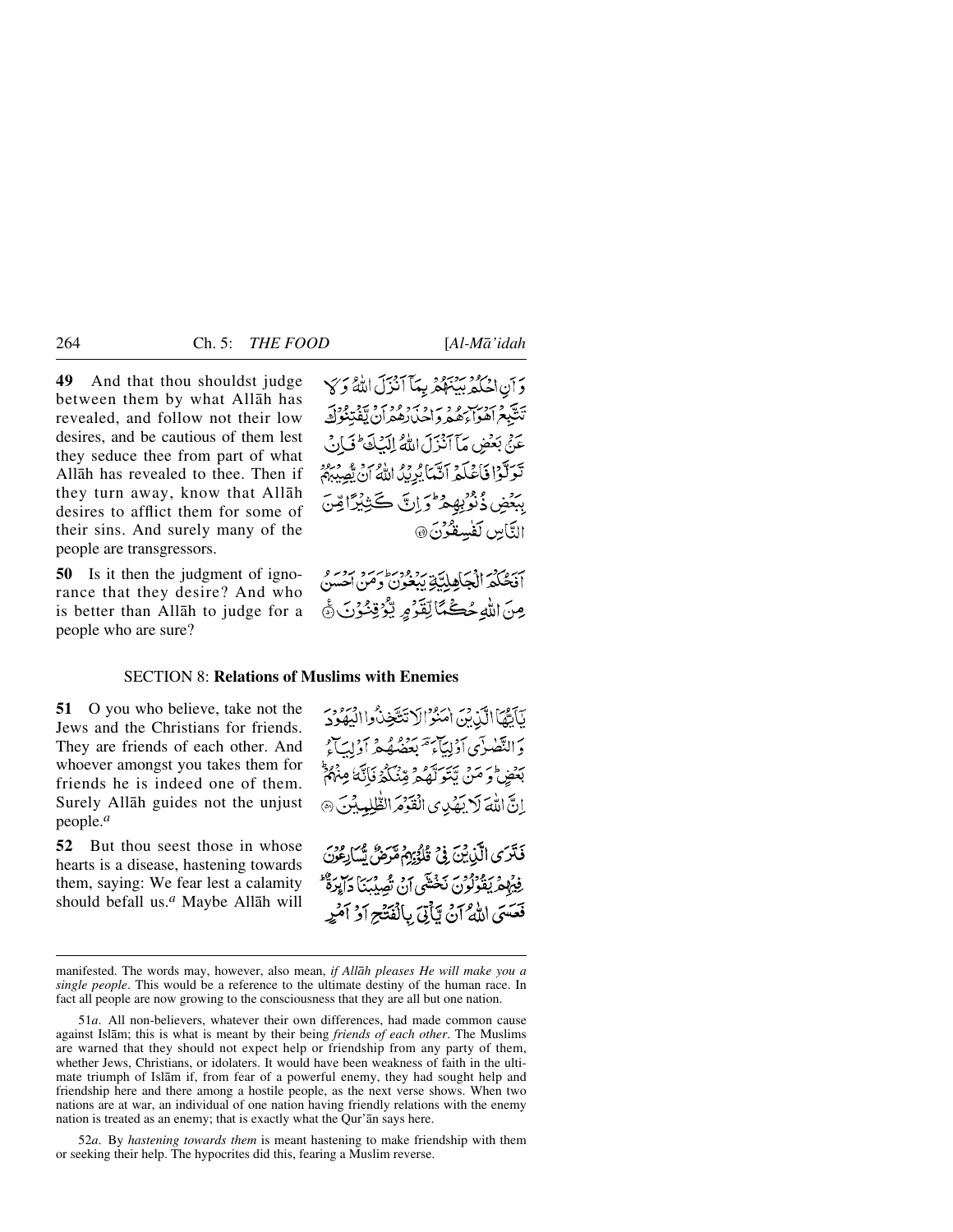bring the victory or a commandment from Himself, so they will regret what they hid in their souls.*<sup>b</sup>*

**53** And those who believe will say: Are these they who swore by Allåh with their most forcible oaths that they were surely with you? Their deeds will bear no fruit, so they will be losers.*<sup>a</sup>*

**54** O you who believe, should anyone of you turn back from his religion, then Allåh will bring a people, whom He loves and who love Him, humble towards the believers, mighty against the disbelievers, striving hard in Allåh's way and not fearing the censure of any censurer. This is Allåh's grace — He gives it to whom He pleases. And Allåh is Ample-giving, Knowing.*<sup>a</sup>*

**55** Only Allåh is your Friend and His Messenger and those who believe, those who keep up prayer and pay the poor-rate, and they bow down.*<sup>a</sup>*

قِنْ عِنْدِهِ فَيُصْبِحُوْاعَلِي مَآآسَةٌ وَا فِيَّ ٱنْفُسِهِمْ نْزِيِيْنَ ﴾ وَيَقُولُ الَّذِينَ امَنُوْا الْفَؤُلاَ الَّذِينَ أقسموا بالله جهل أيبانه ولالقمر سر مؤلمه يدوير فود بسر معنى الخيبرين

بَأَيُّهَا الَّذِيْنَ امْنُوْامَنُ يَّرْنَبَّ مِنْكُوْ عَنْ دِيۡنِهٖ فَسَوۡفَ يَأۡنَىٰ اللَّهُ بِقَدۡوَمِ ديم و محمد المحمد المحمد المحمد المحمد المحمد المحمد المحمد المحمد المحمد المحمد المحمد المحمد المحمد الْمُؤْمِنِيْنَ آعِزَّةٍ عَلَى الْكَفِرِيْنَ ن يُجَلِّهُ كُوِّنَ فِي سَيِّيِّلِ اللَّهِ وَلَا يَخَافُوْنَ لَوْمَةَ لَاَيِجِرْ ذٰلِكَ نَضْلُ اللهِ يُؤْتِيُّ مَنْ يَتَفَاءُ وَ اللَّهُ وَاسِعٌ عَبِيلِيْهِ وَهِ اِنَّبْمَا دَانِيَّكُمُّ اللَّهُ وَسَ مُؤْمِرُ وَالَّذِينَ الْهَنُوا الَّذِينَ يُقِيْفُونَ الصَّلْوَةَ وَيُؤْتُوُنَ الذَّكْوةَ دَهُمْ سُڪِعُوْنَ @

55*a*. After warning the weak-hearted against taking their enemies for friends, the Holy Qur'ån now tells them who is their real friend who can help them in their

<sup>52</sup>*b*. By *victory* is meant a victory for the Muslims, and the reference is clearly to the conquest of Makkah. It shows that these verses were revealed before the conquest of Makkah in the year 8 A.H. The reference in *amr* or *commandment* is evidently to the establishment of the Kingdom of Islåm, by which is meant the dominance of Islåm, there being a further reference to the spiritual conquests of Islåm in v. 54, for which see 54*a*.

<sup>53</sup>*a* This was a prophecy that what the hypocrites were doing in opposition to the Prophet would prove of no effect. They would not be able to achieve the end which they had in view, and instead of bringing any loss to the Prophet they themselves would be the losers.

<sup>54</sup>*a*. The Muslims were severely persecuted while at Makkah and their troubles at Madinah increased tenfold owing to the presence of warring tribes on all sides. Yet they faced all these hardships with the greatest perseverance, and cases of apostacy were rare. In 6 A.H. Heraclius asked Ab∂ Sufyån, who was then the leader of hostilities against the Prophet: "Does anyone of them apostatize out of hatred for his religion?" Abū Sufyān's reply was, No. Again he asked him: Are they increasing or decreasing? Abū Sufyan said; "They are increasing in numbers" (B. 1:1). It is a fact that apostacy never thinned the ranks of Islåm.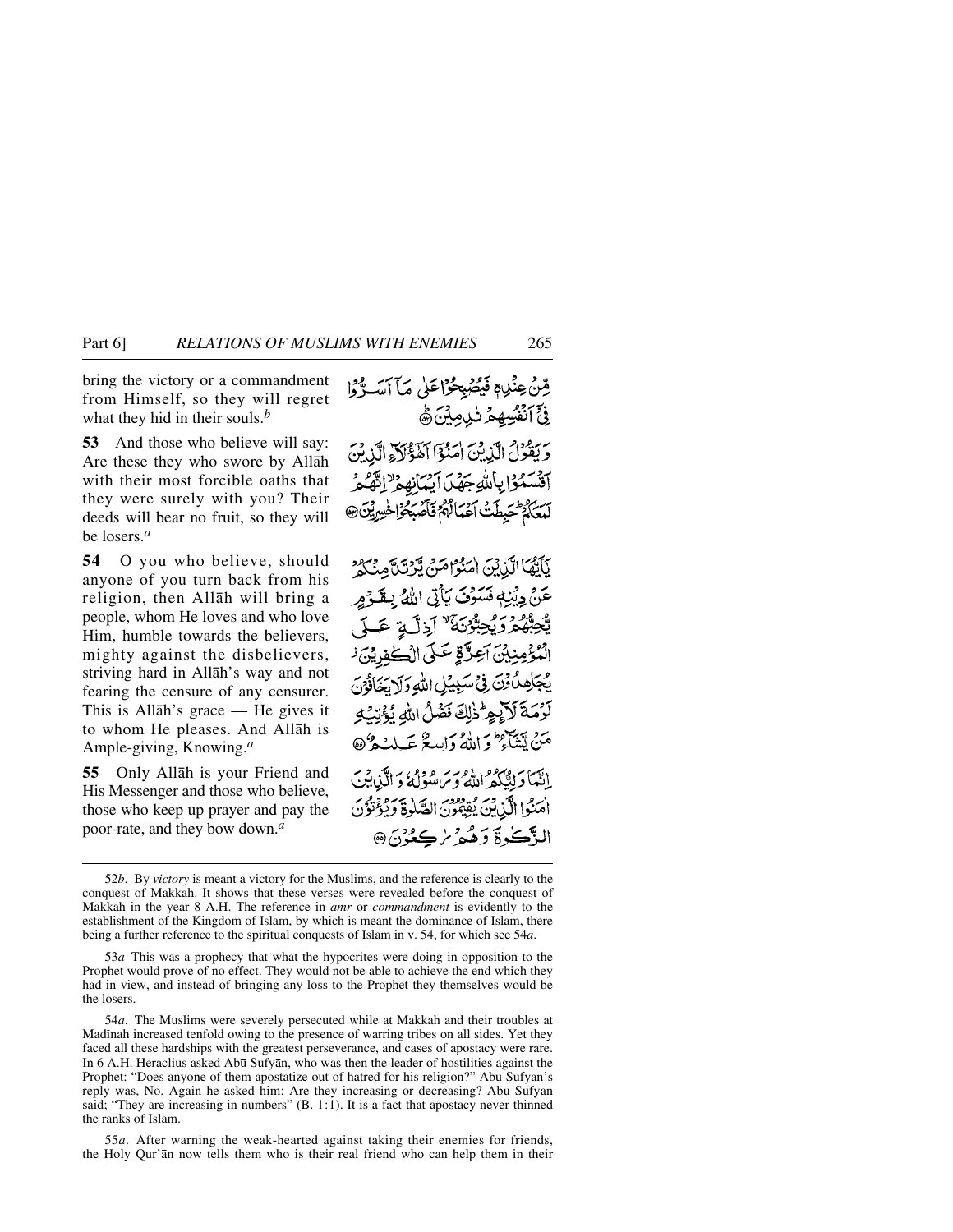**56** And whoever takes Allåh and His Messenger and those who believe for friend — surely the party of Allåh, they shall triumph.

دَ مَنْ تَتَوَلَّ اللَّهَ دَيْرَ مُؤْلَمَةُ وَالَّذِينَ اٰ مَدَّدٌ الْمَالَ حِزْبَ اللَّهِ هُمُ الْغُلِّبُوْنَ@

### SECTION 9: **The Mockers**

**57** O you who believe, take not for friends those who take your religion as a mockery and a sport, from among those who were given the Book before you and the disbelievers; and keep your duty to Allåh if you are believers.*<sup>a</sup>*

**58** And when you call to prayer they take it as a mockery and a sport. That is because they are a people who understand not.

**59** Say: O People of the Book, do you find fault*<sup>a</sup>* with us for aught except that we believe in Allåh and in that which has been revealed to us and that which was revealed before, while most of you are transgressors?

**60** Say: Shall I inform you of those worse than this in retribution from Allåh? They are those whom Allåh has cursed and upon whom He brought His wrath and of whom He made apes and swine, and who serve the devil.

بَأَيَّهَا الَّذِينَ امْنُوْالَا تَتَّخِذُوا الَّذِيْنَ اقْتَحْنَاوْا دِنْتَكُمْ هُذْ وَاوَّلَعِبَاقِينَ الَّذِبْنَ أَوْثَوْا الْكِتْنِبَ مِنْ قَبْلِكُمْ وَالْكُفَّاسَ أَدْنِيَا ۖ وَ اتَّقَوَّا اللَّهَ إِنْ كَنُنُوْهُ مُّؤُمِّنِيْنَ@

وَإِذَانَادَيْتُمْ إِلَى الصَّلْوةِ اتَّخَذُكُوهَا هُزُوَّا وَّلَعِبَّا ۖ ذَٰٓلِكَ بِأَنَّهُمۡ قَوْمُ لَّا يَعۡقِلُوۡنَ ﴾

قُلْ يَأْمَلَ الْكِتْبِ هَلْ تَنْقِمُونَ مِثَّآَ إِلَّ آنْ اٰمَتَا بِاللَّهِ وَ مَآأَنْزِلَ إِلَيْنَاوَ مَآأَنْزِلَ عِنْ قَبْلُ وَأَنَّ آجُ نَبِيَّكُمْ فَسِقُونَ ۞

قُلْ هَلْ أَنَتِّگَكُمْ بِشَرِّ مِّنْ ذٰلِكَ مَنْهُ بَدًّ عِنْدَ اللَّهِ مَنْ آمَنَهُ اللَّهُ وَغَضِبَ عَلَيْهِ وَجَعَلَ مِنْهُمُ الْقِرَرَةَ وَ الْخَنَازِيْرِ وَعَبِدَ الطَّاغُونَ أُولَيْكَ شَدٌّ مَّكَانَا وَّآصَلٌ

59*a*. *Naqama* followed by *min* means *he found fault with* (R).

distresses and difficulties. Allåh is really the only Friend of a believer; only He can come to his help in time of need. But there was God's Messenger among them and if God was a believer's true Friend, so was His Messenger, whose heart was full of sincerest sympathy for the true believers.

<sup>57</sup>*a*. The Muslims were prohibited from having friendly relations with those who mocked their religion and their Prophet. Friendship with such people would indeed have led to a similar bent of mind.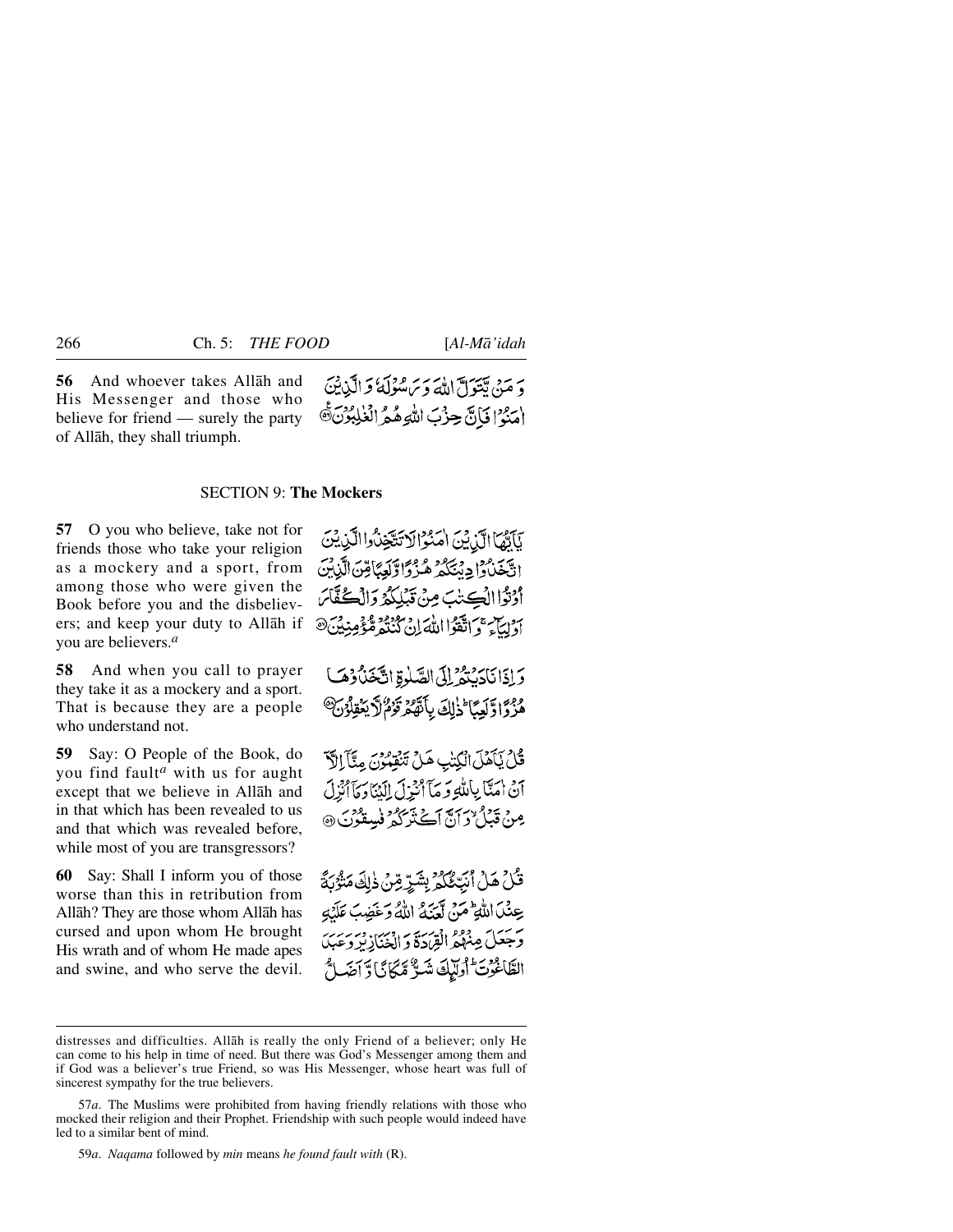These are in a worse plight and further astray from the straight path.*<sup>a</sup>*

**61** And when they come to you, they say, We believe, and surely they come in unbelief and they go forth in it. And Allåh knows best what they conceal.

**62** And thou seest many of them vying one with another in sin and transgression, and their devouring illegal gain. Certainly evil is that which they do.*<sup>a</sup>*

**63** Why do not the rabbis and the doctors of law prohibit them from their sinful utterances and their devouring unlawful gain? Certainly evil are the works they do.

**64** And the Jews say: The hand of Allåh is tied up. Their own hands are shackled and they are cursed for what they say. Nay, both His hands are spread out.*<sup>a</sup>* He disburses as He pleases. And that which has been

دَادَا جَآءِدَ مِنْ إِبْرَانِ امْنَا دَيْنَ دّْخَلُوا بِبِالۡڪُفۡمِ دَهُمۡوَنَىۡ خَرَجُوۡٓابِ ۖ وَاللَّهُۚ آغَلَّهُ بِمَاكَانُوْا يُكَنُّبُونَ @ وَتَزَى كَيْنِيْزَا قِنْهُ مِ يُسَارِعُوْنَ فِي الْإِنْثِمِ وَالْعُدُدَانِ وَآَكَىٰلِهِمُّ السُّعْتَ لَيَنْثَسَ **مَاڪَانُڑايِعَيٰٓلُونَ۞** كَوْلَا يَنْهَلْهُمُ الرَّبْنِيْتِونَ وَالْأَحْبَارُهَنَّ قْرْلِهِمُّالْإِنْهُرَ وَ اَكْلِهِمُّ السُّخْتَ ۚ لَبِيَثْسَ مَا كَأَنْزَا يَصَنَّعُونَ ۞ وَ قَالَتِ الْبَهْوَدُ بِيَكَ اللَّهِ مَغْلُوُلَةٌ عُلَّيْتُ أَيْدِيْهِمْ وَلَعِنُوْا بِيِّيَا قَالَوْا مِنْ يَدْهُ مْ بِسُوطَتْنِ إِيْنَفِقَ كَيْفَ يَشَاءُ وَلَيَزِيْنَ مَّ كَثِبُرًا قِنْهُمُ قَاَّأَنْزِلَ لِلْلَكَ مِنْ تَرَبَّكَ

62*a*. *Suƒt* signifies *any property that is forbidden, not lawful to be gained* (LL). It is also applied to a *bribe* (R).

عَنْ سَوَاءِ السَّبِيْلِ۞

<sup>60</sup>*a*. Those who are spoken of as having been made apes and swine are the Jews. See 2:65*b* as explaining the significance of these words. It is remarkable that, though the people spoken of here are in both places the same, they are on one occasion called simply apes and on the other apes and swine. In addition, the same people are here spoken of as serving the devil. The concluding words that the people who were thus made apes and swine and the servants of the devil are "in a worse plight and further astray from the straight path", are conclusive as establishing the fact that they were still men, because apes and swine could not be said to be straying from the straight path. The next verse makes this plainer, for these very apes and swine are there described as coming to the Messenger with unbelief and going away with unbelief.

<sup>64</sup>*a*. The Muslims as a community were mostly poor people who accepted the truth. Moreover, they had left their property at Makkah. The Madinah Muslims were an agricultural community and naturally not rich. The Jews on the other hand carried on business and their usurious transactions had made them very rich, hence they taunted the Muslims, saying that Allåh's hand was fettered. Compare also 3:181 and see 3:181*a*. The words — *both His hands are spread out* — indicate that He will enrich the Muslims materially as well as spiritually.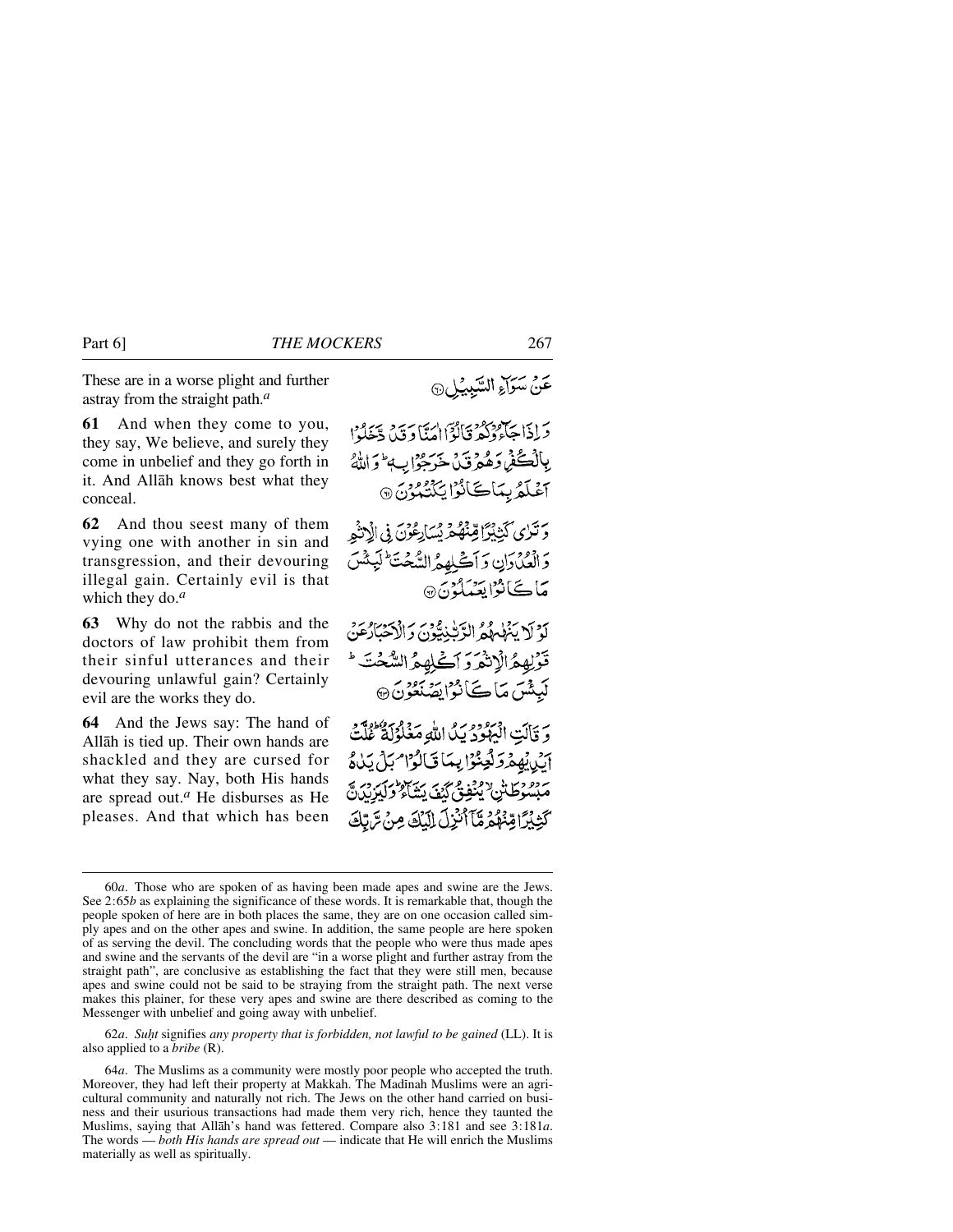revealed to thee from thy Lord will certainly make many of them increase in inordinacy and disbelief. And We have cast among them enmity and hatred till the day of Resurrection. Whenever they kindle a fire for war Allåh puts it out, and they strive to make mischief in the land.*<sup>b</sup>* And Allåh loves not the mischief-makers.

**65** And if the People of the Book had believed and kept their duty We would certainly have removed from them their evils, and made them enter gardens of bliss.

**66** And if they had observed the Torah and the Gospel and that which is revealed to them from their Lord, they would certainly have eaten from above them and from beneath their feet. There is a party of them keeping to the moderate course; and most of them — evil is that which they do.*<sup>a</sup>*

طغيانًا وَلَغْمَا وَ الْقَدِيَا بِهِ وَلَا دَيْنَ الْمَجَا د البغضاء إلى يؤمرانقيلية للمكتا أدقيدوا نَائِرًا لِلْجَرْبِ أَطْفَأَهَا اللَّهُ يُوسِيرُ بِنَ فِي الْأَرْضِ فَسَادًا فَوَاللَّهُ لَا يُجِبُّ الْمُؤْسِدِينَ @

وَكَوْ آنَّ آَهُلَ الْكِتْبِ اٰمَنُوْادَ اتَّقَوَّالَكَفَّرْنَا عَنْهُمْ سَيِّيَاتِهُمْ وَلَادَخَلْنَهُمُّ جَنَّتِ النَّعِيْدِ@

وَكَوْ ٱتَّقُمْرُ ٱقَامُواالنَّهُوْلِيَةَ وَالْإِنْجِيلَ وَمَآَأَنْزِلَ الَّذِهِمْ مِّنْ تَبَّهِمْ لَأَيْحَادُا مِنْ فَوْقِهِمْ وَمِنْ تَحْتِ آمْ جُا مِنْهُمْ أَمَّةٌ مُّقْتَصِلَةٌ وَكَتَبْيُرُوْ يهاير براسور فرديها

## SECTION 10: **Christian Deviation from the Truth**

**67** O Messenger, deliver that which has been revealed to thee from thy Lord; and if thou do (it) not, thou

66*a*. If they had observed the Torah and the Gospel which contained clear prophecies of the Prophet's advent, they would have believed in the revelation of the Qur'ån as well. The eating from above is in reference to spiritual blessings and eating from beneath their feet signifies the earthly provisions; i.e., they would have had abundance of both. The attitude of liberality adopted by Islåm towards even its most implacable foes is remarkable. Notwithstanding their strong enmity to Islåm, a party of the Jews and the Christians is described as *keeping to the moderate course*.

يَأَيَّهَا الرَّسُوُلُ بَلِّغَ مَآَأُنُزِلَ الَّذِي هِنْ سَّ تِكَ كَرَاثٍ لَّكُمْ تَفْعَلُ فَيَمَا بِلَّذَتَ رِسَالَتَهُ

<sup>64</sup>*b*. It is clear from this that the Jews had a hand in the battles which the Quraish waged against Islåm; in fact they gave them promises of help from within if they attacked Madinah; perhaps they also financed these wars. The casting of enmity among them may relate to the enmity between the Jews and the Christians, because both are again and again referred to in this chapter.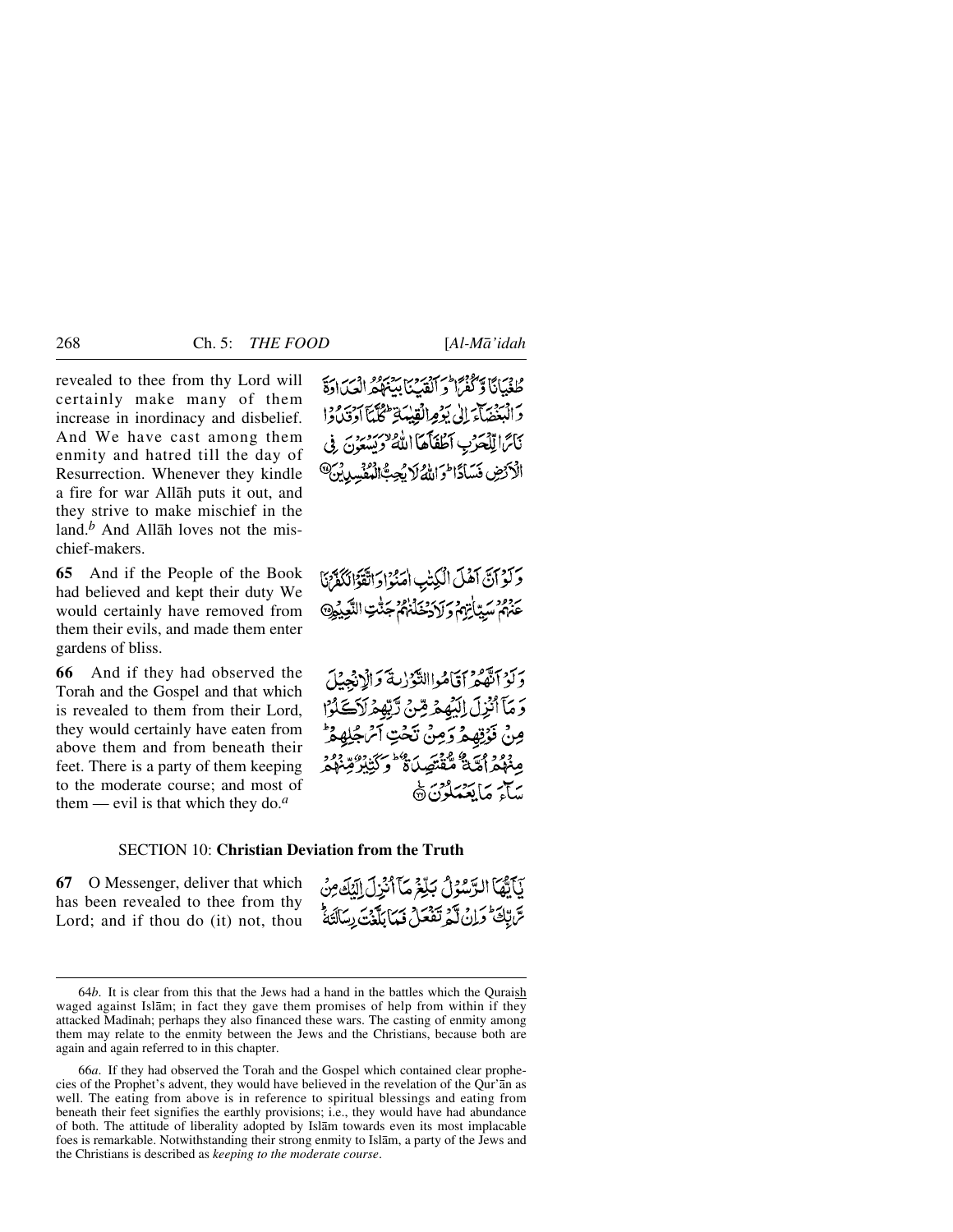## Part 6] *CHRISTIAN DEVIATION FROM THE TRUTH* 269

hast not delivered His message. And Allåh will protect thee from men. Surely Allåh guides not the disbelieving people.*<sup>a</sup>*

**68** Say: O People of the Book, you follow no good till you observe the Torah and the Gospel and that which is revealed to you from your Lord.*<sup>a</sup>* And surely that which has been revealed to thee from thy Lord will make many of them increase in inordinacy and disbelief; so grieve not for the disbelieving people.

**69** Surely those who believe and those who are Jews and the Sabians and the Christians — whoever believes in Allåh and the Last Day and does good — they shall have no fear nor shall they grieve.

**70** Certainly We made a covenant with the Children of Israel and We sent to them messengers. Whenever a messenger came to them with that which their souls desired not, some

وَاللَّهُ يَعْصِمُكَ مِنَ النَّاسِ إِنَّ اللَّهَ لَايَقِيْنِ الْقَوْمَ الْكَٰفِرِيْنَ @ قُارُ نَآَهُلَ الْڪِتِبِ لَيُسْتَعْرُعَلَى شَيْءٍ حَقٌّ تُقِيْدُ التَّدْسُ لَهَ وَالْانْجِيلَ دَمَاً أَنْنَ آرائِيَكُمْ مِّنْ تَرَاتِّكُمْ وَكَيْرَتْبَ لَيْقَ كَثِيْرًا قِنْهُمْ مَّآ أُنْزِلَ إِلَيۡكَ مِنۡ تَرَبِّكَ طْغُيَانَا رَّڪُغُرًا ۚ فَيلَا تَأْسَ عَلَى الْقَدُمِ الْكْفِرِيْنَ إِنَّ الَّذِينَ امَنُوْا وَ الَّذِينَ هَادُوْا دَ الصَّيْخُونَ وَ النَّصَٰرُى مَنْ امْنَ بِبِٱللَّهِ وَالْيَوْمِ الْأَخِرِ وَعَيِلَ صَلِكَا فَ كَلا خَوْنٌ عَلَيْهِمْ وَلَاهُمْ يَحْزَنُوْنَ ۞ كَفَيْنَ آخَيْنَ كَامِيْتَنَاقَ بَيْنِيِّ إِسْبَرَاءِنَبِكَ بِرِينِ سَلْمَنَآ إِلَيْهِمْ رُسُلًا كُلّْمَا حَاءِهُ وَ رودان بيالاتفاق، انفسه و<sup>و</sup>طونية ثمانية

<sup>67</sup>*a*. In Makkah the Prophet's only enemies were the Quraish. His flight to Madinah increased the difficulties tenfold. The Jews were a powerful nation, and a little plain speaking had made them the most dreadful enemies. Similar was the case of the Christians. The other tribes of Arabia had also, by this time, been successfully excited by the Quraish to side with them. The promise is therefore given that the Prophet will remain under Divine protection as against the innumerable dangers that threatened him from all quarters and the numerous plots against his life. But there is also a reference here to the Prophet's spiritual protection. Commenting on this verse, R says: "The 'ismat, or *protection*, of the prophets is God's protection of them, in the first place, by characterizing them with purity of essense (i.e. creating them pure from every sin in their very nature), then by granting them bodily as well as spiritual excellence, then by granting them help and keeping them firm (in trials), then by sending down tranquillity upon them and by the protection of their hearts (against evil)". RM also gives a similar explanation and says that their protection means their *protection from sins* from among all people.

<sup>68</sup>*a*. This is a very severe condemnation of the contention of the Jews and the Christians. They had not preserved the Torah and the Gospel in their purity, and whatever remained of the original teachings of the prophets they did not act upon it, nor did they care for the prophecies which their own Books contained.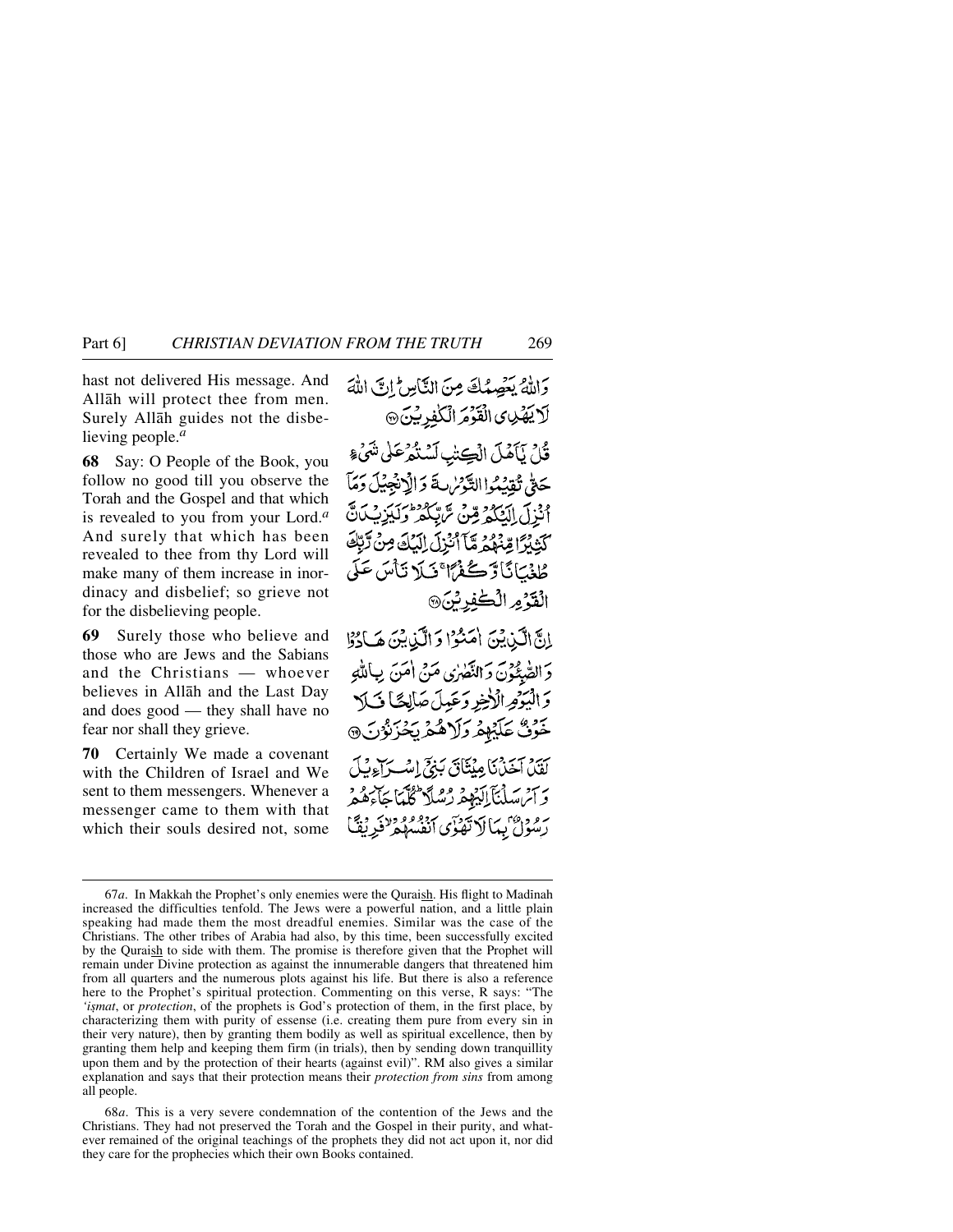(of them) they called liars and some they (even) sought to kill.

**71** And they thought that there would be no affliction,*<sup>a</sup>* so they became blind and deaf; then Allåh turned to them (mercifully) but many of them (again) became blind and deaf.*<sup>b</sup>* And Allåh is Seer of what they do.

**72** Certainly they disbelieve who say: Allåh, He is the Messiah, son of Mary. And the Messiah said: O Children of Israel, serve Allåh, my Lord and your Lord.*<sup>a</sup>* Surely whoever associates (others) with Allåh, Allåh has forbidden to him the Garden and his abode is the Fire. And for the wrongdoers there will be no helpers.

**73** Certainly they disbelieve who say: Allåh is the third of the three.*<sup>a</sup>* And there is no God but One God. And if they desist not from what they say, a painful chastisement will surely befall such of them as disbelieve.*<sup>b</sup>*

# يس ودي عداد من استقلاب<br>كيانوا**و في** بقايتق<sup>ت</sup> كون ۞

دَ حَسِبُوْٓا ٱلَّآ تَكَدُّنَ فِي نَيْسَةٌ فَيَعَدُوْا دَجَيتُوا نِكُوَّ نَابَ اللَّهُ عَلَيْهِمْ نِكُوَّ عبداوصة اڪنده مقنق وطن، بَصِيْرٌ بِيَا يَحْيَلُوْنَ @

لَفَنَٰ كُفَرَ الَّذِينَ قَالُوْٓا إِنَّ اللَّهَ هُوَ الْمَبِيبِيْحُ ابْنُ مَنْ يَحْرِ وَ قَالَ الْمَبِيبِيْحُ يْبَنِيِّ إِنْسَاءِ فِيلَ اعْبُدُوااللَّهَ سَرَدٌ فِي رِيَّكُمُ ۚ إِنَّ مَنْ يُنْشُرِكَ بِاللَّهِ فَقَلَ حَرَّمَ اللَّهُ عَلَيْهِ الْجَنَّةَ وَ مَأْلِيهِ التَّائِرُ وَ مَا لِلطَّلِمِينَ مِنْ أَنْهَدَا بِهِنَّ لَقَيْنَ كَفَرَ الَّذِيْنَ قَالَوْآ إِنَّ اللَّهَ ثَالِثٌ ثَلْثَةٍ مُوَمَا مِنْ اللَّهِ الْآَمَالُ وَاحِيٌّ بروج يحمح سنة ودرسة برودوسر<br>و إن لكرينتهكوا عدّاً يقولون ليستش الآن کی محمد دارود در در ده کرده

<sup>71</sup>*a*. Although they had been repeatedly warned of the afflictions which would befall them, they still thought that, being a favoured nation, they would not suffer punishment for their evil deeds. They had been subjected to great sufferings at the hands of Nebuchadnezzar and the Babylonian rulers who followed him, large numbers having been slain and the rest taken prisoners. And again they suffered at the hands of Titus. See v. 78 where this affliction is spoken of as coming after David and Jesus.

<sup>71</sup>*b*. Allåh's turning mercifully to them signifies the advent of Jesus, and their becoming blind and deaf a second time refers to their rejection of him.

<sup>72</sup>*a*. "Thou shalt worship the Lord thy God, and Him only shalt thou serve" (Matt. 4:10).

<sup>73</sup>*a*. The well-known Christian doctrine of the Trinity is here plainly referred to. It should be noted that the name of Mary is never mentioned in connection with the doctrine of the Trinity. But as the Christians, especially the Roman Catholics, invested Mary with Divine character, as being the mother of God, the Qur'ån often mentions her along with Jesus as being an ordinary mortal.

<sup>73</sup>*b*. If the Jews were punished on account of their rejecting the prophets, the Christians are here told that punishment is also in store for them for their going to the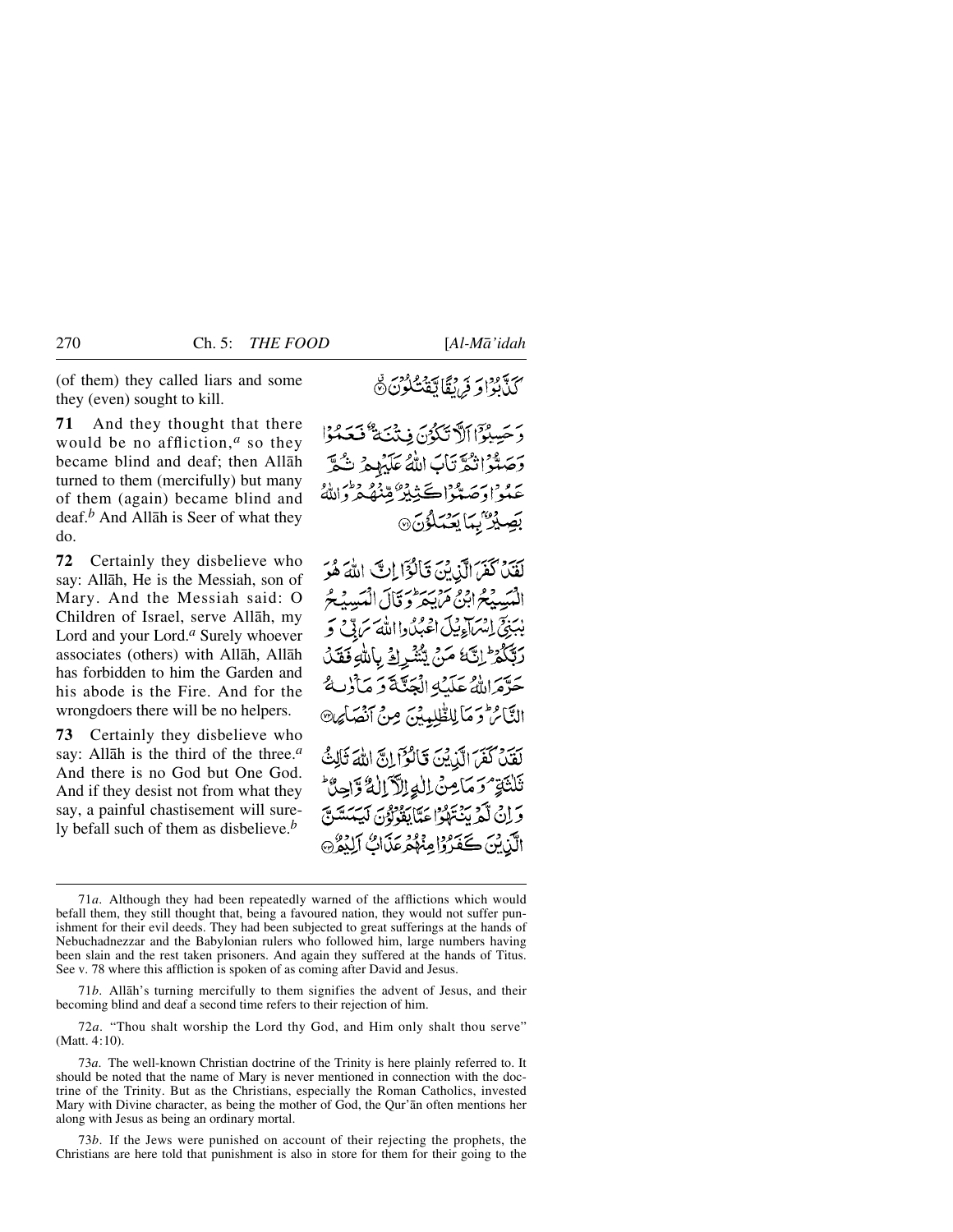**74** Will they not then turn to Allåh and ask His forgiveness? And Allåh is Forgiving, Merciful.

**75** The Messiah, son of Mary, was only a messenger; messengers before him had indeed passed away. And his mother was a truthful woman. They both used to eat food.*<sup>a</sup>* See how We make the messages clear to them! then behold, how they are turned away!

**76** Say: Do you serve besides Allåh that which controls for you neither harm nor good? And Allåh — He is the Hearing, the Knowing.

**77** Say: O People of the Book, exaggerate not in the matter of your religion unjustly, and follow not the low desires of people who went astray before and led many astray, and went astray from the right path.*<sup>a</sup>*

أَنَلَا يَتُوبُوْنَ إِلَى اللَّهِ وَبَسُنَغْفِرُوْنَ وَاللَّهُ <u>ځفوس ترحي</u>دي. مَا الْمَسِيْحُ ابْنُ مَرْيَهِ إِلَّا رَسُولُ قَدْ خَلَتْ مِنْ قَبْلِهِ الرَّسُلُ وَأَمَّةُ صِدِّيْقَةٌ ثَكَانَا يَأْكُلُنِ الطَّعَامَرَ \* أَنْظُرْ كَيْفَ نُبَيِّنٌ لَهُمُ الْأَيْتِ نُكْرً انْظُرْ آدٌّ يُؤْفَكُوْنَ® قُلْ اتْعَبّْلُاوَنَ مِنْ دُوْنِ اللَّهِ مَا لَا بِبْبَلِكَ نَكُوْضَرًا وَلَا نَفْعًا وَاللَّهُ هُوَ السَّيِيْعُ الْعَلِيْدُ® قُلْ يَآهُلَ الْكِتْبِ لَاتَّذَٰلُوْا فِي دِيْنِكُمْ غَيْرَ الْحَقِّ دَلَا تَتَّبَعُوْٓ اَهْوَاّ قَوْمٍ قَدْاً ضَلَّوْا مِنْ قَبْلُ وَ آَضَلُّوَا كَّتِيْرًا وَضَلُّوًّا عَنْ سَوَاءِ السَّبِيْلِ ۞

## SECTION 11: **Christian Nearness to Islåm**

**78** Those who disbelieved from among the Children of Israel were cursed by the tongue of David and لُعِنَ الَّذِينَ كَفَرَوْاصِنَّى بَنِيَّ إِسْرَاءِيْلَ عَلَىٰ لِسَأَنِ دَاؤُدَ وَعِيْسَىٰ ابْنِ مَدْرِيط

75*a*. Feeling hungry and partaking of food shows that both Jesus and his mother were ordinary mortals. Every living thing needs food; it is only the Supreme Being Who has no need of it. As Jesus is clearly spoken of as eating food while alive, he could not remain alive without food, and this verse thus negatives the allegation that Jesus is still alive.

77*a*. The *ghuluww* or *exaggeration* spoken of here refers to the Christian doctrine raising a mortal to the dignity of Godhead. The Christians are here told that in making this doctrine the basis of their religion they have only followed an erroneous doctrine preached by a people before them. Recent criticism has shown that the Christians have

other extreme in raising a mortal to the dignity of Godhead. The doctrine of the Atonement has slowly and gradually made the Christian world forget God altogether, and material advancement and the acquisition of worldly power has become their only concern. They first sought to subjugate the whole world, and, having done that, they are now seeking to overpower each other. Their mutual hatred and enmity as a punishment for their violation of the covenant of God has been already clearly spoken of in v. 14, and again in v. 64, as also in an earlier revelation: "And on that day We shall let some of them surge against others" (18:99).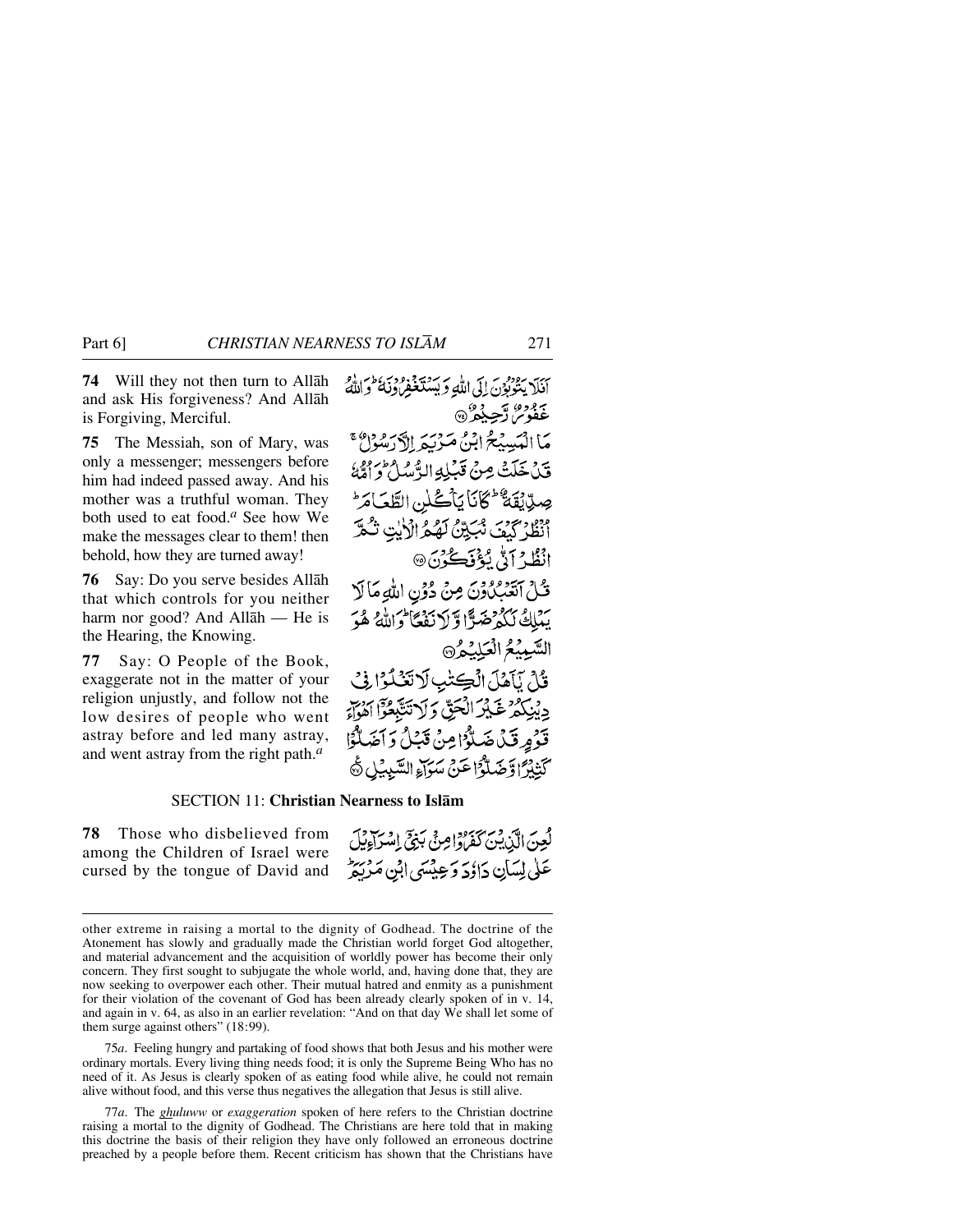Jesus, son of Mary. This was because they disobeyed and exceeded the limits.*<sup>a</sup>*

**79** They forbade not one another the hateful things they did. Evil indeed was what they did.

**80** Thou seest many of them befriending those who disbelieve. Certainly evil is that which their souls send before for them, so that Allåh is displeased with them, and in chastisement will they abide.

**81** And if they believed in Allåh and the Prophet<sup> $a$ </sup> and that which is revealed to him, they would not take them for friends, but most of them are transgressors.

**82** Thou wilt certainly find the most violent of people in enmity against the believers to be the Jews and the idolators; and thou wilt find the nearest in friendship to the believers to be those who say, We are Christians. That is because there ذٰلِكَ بِمَاعَصَوْاوَ كَانُوْا يَعۡتَدُونَ۞

كَانْزَالَا يَتَنَاهُونَ عَنْ مُنْكَرِ فَعَلُوهُ لَيِئْسَ مَاكَانُوْايَفْعَلُوْنَ @ تَرْىِكَتِيْتِرَاقِنَّهُمْ يَتَوَلَّوْنَ الَّذِينَ كَفَرْدُا لَيَكْتُبَ مَا قَبْلَهُمْ نَهُمْ أَنْفُسُهُمْ آنٌ سَخِطَ اللَّهُ عَلَيْهِمْ وَفِي الْعَذَابِ هُهُمْ خَيْلِيْ دِنِي ۞

وَلَوْكَانُوْا يُؤْمِنُونَ بِاللّهِ وَالنَّبِيّ وَمَآ أُنْزِلَ الْكَبُومَا أَتَّخَنُّ دُهُمْ أَوْلِيَآْءَ وَلَٰكِنَّ ؘڮٙؿۣڋؘۣٵڡۣۨڹؙۿؙۮؚ۬<sup>ۏٚڛ</sup>ۣڟ۫ۯؘؽ۞

لَنَجِيَانَّ أَشَيِّ الثَّاسِ عَبَادَةً لِلَّيْ يُنَ اٰ مَنُواالۡيَٰهُوۡدَ وَالَّذِيۡنَ ٱتَّشَرَكُوۡا ۚ وَلْتَجِلَانَّ آَثَرَ بَهُمْ مُّوَدَّةً لِّلَّذِينَ امَنُوا الَّذِينَ قَالُؤَالِكَانَصْرُئِ ذَٰلِكَ بِآَنَّ مِنْهُمْ قِسِّيْسِيْنَ وَمُهْمَىٰ نَاوَّ

81*a*. By *al-Nabß* or *the Prophet* in the Qur'ån is always meant the Holy Prophet Mu√ammad, and he is often spoken of and addressed as *al-Nabß* or *al-Ras∂l, the Prophet* or *the Messenger*. In fact, he is referred to as *the Prophet* or *that Prophet* in earlier prophecy as well (John 1:21, 25). The Jews professed belief in the Unity of God, yet they made a common cause with the idolatrous Quraish to uproot Islåm which was a religion of pure monotheism.

only followed previous idolatrous nations in ascribing a son to God. This subject has been fully discussed in *The Sources of Christianity* by the late Khwaja Kamal-ud-Din.

<sup>78</sup>*a*. After Moses, David and Jesus, who represent the highest achievement of Israelite prophethood in temporal and spiritual glory, spoke of the advent of the Holy Prophet in unmistakable terms. The *curse* is used here in its original sense of being removed further off from Divine mercy. Both prophets had warned the Jews that their transgressions called for Divine punishment which should soon overtake them if they did not mend their ways. The time of both was followed by a great affliction overtaking the Jews, in the respective depredations of the Babylonian kings and the destruction wrought by Titus.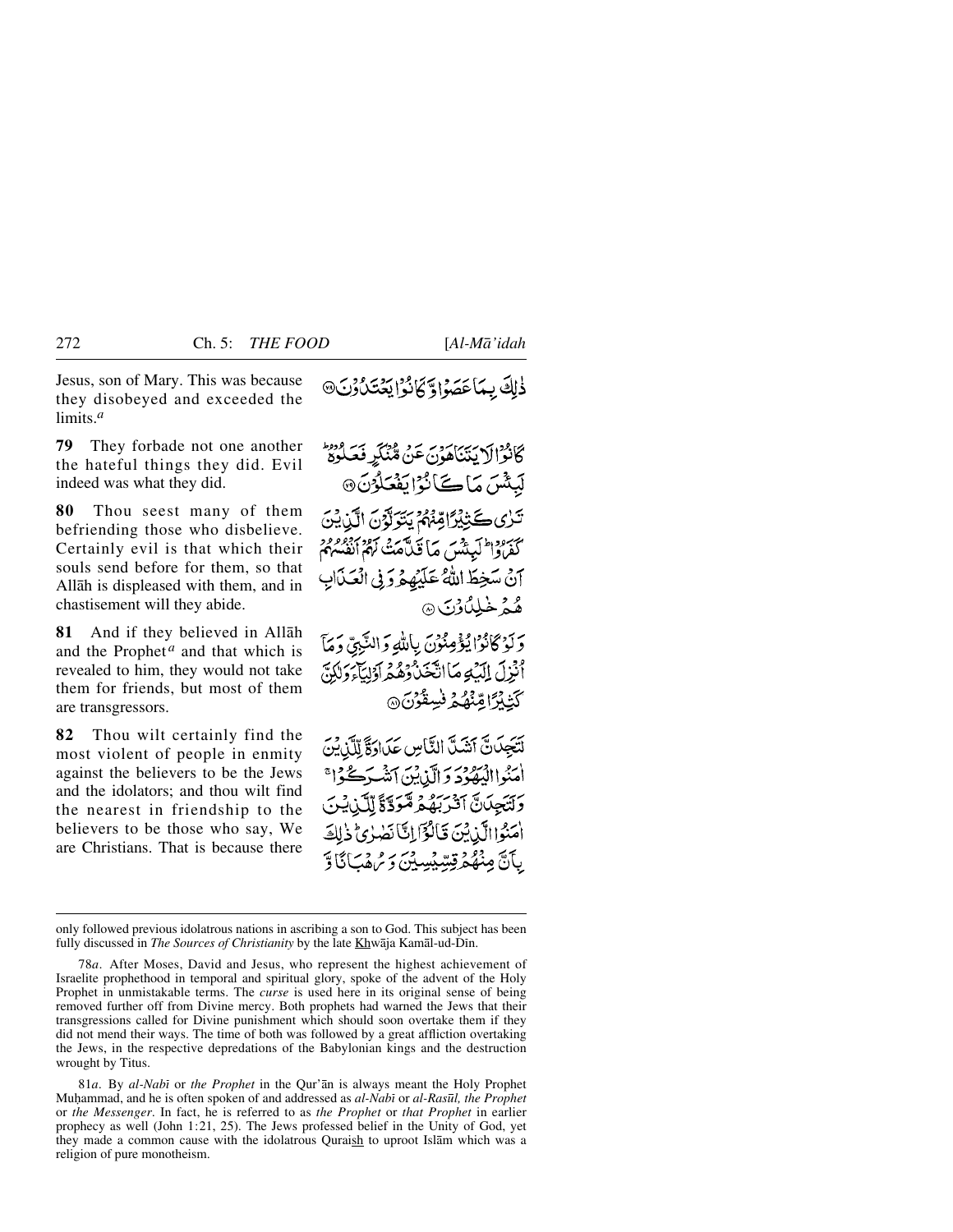are priests and monks among them and because they are not proud.*<sup>a</sup>*

# **Part 7**

**83** And when they hear that which has been revealed to the Messenger thou seest their eyes overflow with tears because of the truth they recognize. They say: Our Lord, we believe, so write us down with the witnesses.*<sup>a</sup>*

**84** And what (reason) have we that we should not believe in Allåh and in the Truth that has come to us, while we earnestly desire that our Lord should cause us to enter with the righteous people?

**85** So Allåh rewarded them for what they said, with Gardens where-

وَلِذَا سَيِعْوُا مَآ أَنْزِلَ لِلَى الرَّسُوۡلِ تَزَى أَحْيَنْهُمْ تَفِيْضُ مِنَ الدَّهْعِ مِيَّا عَرَفُوْا مِنَ الْجَقِّ يَفْوُلُوْنَ سَاتِّنَآ اٰ مَتَّا فَبَاكَ نَدُّبُّنَآ ا **مَعَ** الشَّهبِ بِايْنَ۞ دَمَانَنَا لَا نُؤْمِنُ بِإِلَّٰهِ دَمَاجَاً بِمَا يَجْ مِنَ الْحَقّْ دِكْنِيْهِمْ وَإِنَّ يَكْدَخِلَنَا رَبَّنَا مَعَ الْفَكْرَمِ الصُّلجينَ ۞ فَأَنَابَهُمْ اللَّهُ بِمَا قَالُوْاجَنَّتِ تَجْرِيُ مِنْ تَحْتِهَا الْأَنْفُرُخْلِدِينَ فِيُهَا وَذٰلِكَ

83*a*. This refers to the Christians who believed. An important personage belonging to this class was the Negus of Abyssinia, in whose dominions the Muslims found shelter in the early days of the Prophet's mission, when compelled to flee from Makkah on account of the severe persecutions of the Quraish. Even there they were followed by a deputation of the persecutors, who, in order to excite the religious hatred of the Christian monarch against the homeless Muslims, represented to the Negus that the fugitives not only denounced the idols of the Arabs but also spoke disparagingly of Jesus Christ. Whereupon, the Muslims being called upon to answer the charge, their leader read out the portion of the chapter "Mary" dealing with Jesus Christ, and the words so impressed the Negus that he wept, and said that Jesus Christ was not one whit more than the Qur'ån described him to be. That he subsequently became a true convert to Islåm is clearly shown by a funeral service having been held for him by the Holy Prophet when news of his death reached Madinah (B. 23:4).

آنَّهُمْ لَا بَسْتَكَبِّرُوْنَ ۞

<sup>82</sup>*a*. The Christians were nearer to Islåm than the Jews, not only because the Muslims accepted Jesus Christ as a prophet of God, but because there were still among them many people who feared and worshipped God — there were priests and monks among them as the verse says. It is a fact that the Christian attitude towards Islåm was never so inimical as the Jewish. The Negus, Emperor of Abyssinia, accepted Islåm when he came to know of it through the Muslim emigrants in that country. Heraclius was favourably disposed towards it; even the Christian deputation of Najrån towards the end of the Prophet's life was so impressed with the Prophet's arguments that it decided not to have a *mubåhalah* with him. But the words here are more of a prophetical nature, and it is a fact that in the early history of Islåm, the Christians in Egypt, in North Africa, in Syria, in Persia and other countries, accepted Islåm in very large numbers, so that many of those communities became Muslims entirely or predominantly. At present, too, when Islåm is being presented to the West, the Christians are receiving the message with an open heart.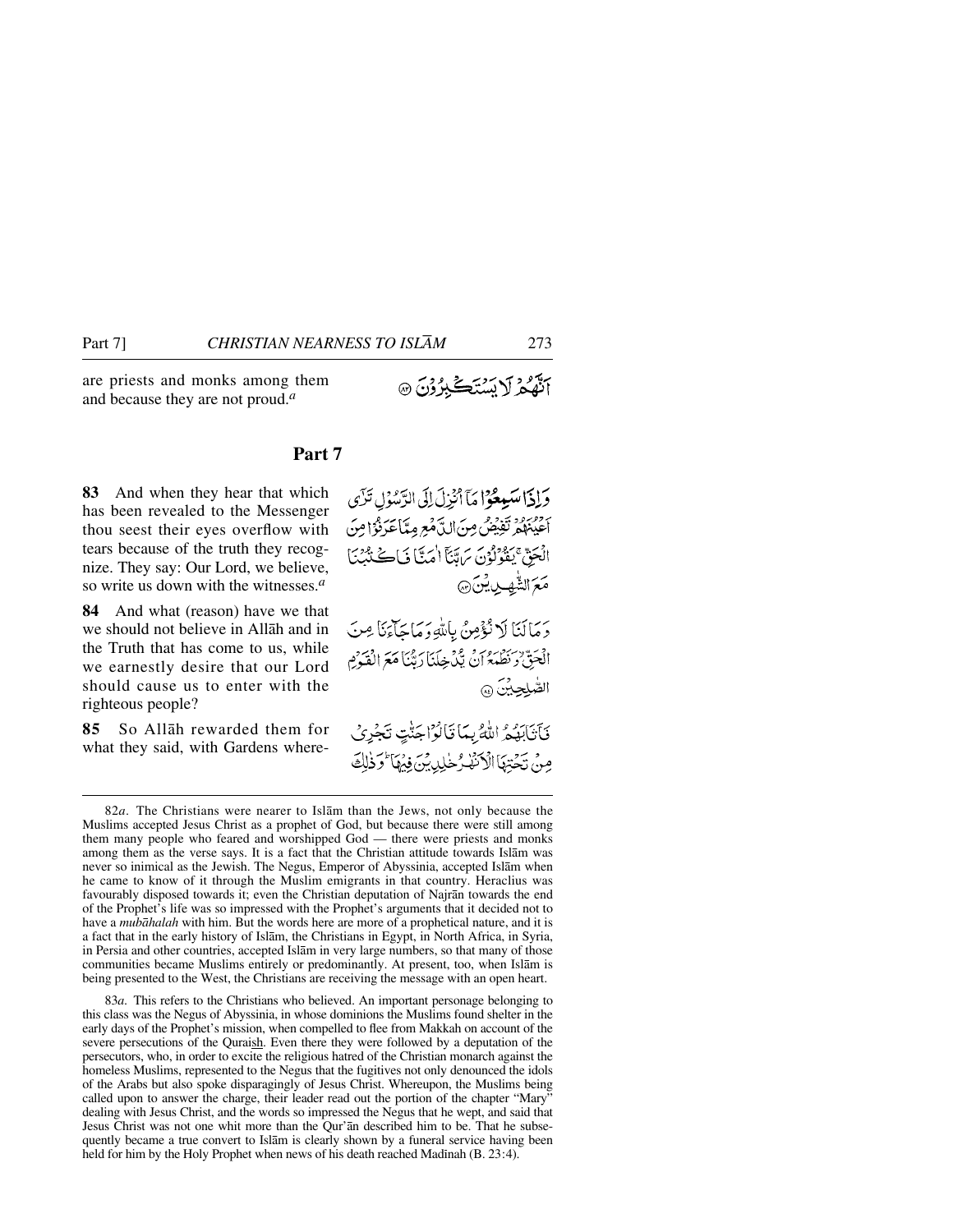حزاء المُحْسنِدْنَ ۞

in rivers flow to abide in them. And that is the reward of the doers of good.

**86** And those who disbelieve and reject Our messages, such are the companions of the flaming fire.

#### SECTION 12: **A Warning – Besetting Sins of Previous People**

**87** O you who believe, forbid not the good things which Allåh has made lawful for you and exceed not the limits. Surely Allåh loves not those who exceed the limits.*<sup>a</sup>*

**88** And eat of the lawful and good (things) that Allåh has given you, and keep your duty to Allåh, in Whom you believe.

**89** Allåh will not call you to account for that which is vain in your oaths, but He will call you to account for the making of deliberate oaths; so its expiation*<sup>a</sup>* is the feeding of ten poor men with the average (food) you feed your families with, or their clothing, or the freeing of a neck. But whoso finds not (means) should fast for three days. This is the expiation of دَ الَّذِينَ كَمَعَ وَا دَكَنَّ بُوۡرَابِاٰلِيۡنَآ أُوَلَيۡكَ أصحك الججيده

نَأَيُّهَا الَّذِبْنَ اٰمَنُوۡ! لَا نُعُبَرُوۡ وَاطَیِّبٰتِ مَأَ آحَلَّ اللَّهُ لَكُمْ وَلَا تَعَتَّدُ دَا إِنَّ اللَّهَ لَا رُجِتُ الْمُعْتَدِينَنَ ۞ دَكْبُوْامِيَّا بِرَدِّيُّوْ اللَّهُ حَلَلاً طَدِّيَّا مُنْ وَ اتَّقَوْا اللَّهَ الَّذِيَّ اَنْتَمُّرْ بِهِ مُؤْمِنُونَ® لَايُؤَاخِذُكُمُ اللَّهُ بِاللَّّذِيَّ أَيُبَانِكُمْ وَلَٰكِنۡ يَتَوۡأَخِذُكُمۡ بِبِيَآ عَقَّدۡ يَقُو إِذۡ بِهِ إِلَيۡ يَ فَكَفَّابَتْكَ إِطْعَامُ عَشَرَةٍ مَسْكِينَ مِنْ برريا ما تطعمون كما بروير ريز ديور<br>اوسط ما تطعمون أهليكر أويسونهمر أَوْ تَخْرِبِيْرِ بِنَ يَدْ اِنِّهُمْ لَّهُمْ يَجِهْدُفَصَدَاهُ تَلْتَةِ آتَامِ ثَذٰلِكَ كَفَّائٍ ةُ آسُيَانِكُمْ [ذَا

89*a*. It is wrong to suppose that this verse sanctions the expiation of all kinds of oaths. Reading it along with the previous verses shows that the oaths referred to are in relation to vows, etc., by which one forbids oneself what is otherwise lawful. The injunction at the end of this verse, *keep your oaths*, also shows that oaths cannot be violated generally, and therefore expiation is only allowed in the case of oaths by which a man deprives himself of some lawful thing or of an occasion of virtue, as in 2:226. It is further evident that the Book which lays stress upon the faithful performance of all kinds of engagements could not allow the violating of agreements which had been confirmed with oaths.

<sup>87</sup>*a*. These words not only denounce such self-denying practices as those adopted by the Christian monks, spoken of in the last section, but also the act of depriving oneself of Divine blessings by falling into evil and slothful habits. Thus, while the Muslims are told on the one hand not to follow the self-imposed restrictions of the Christians, they are at the same time warned that they can enjoy Divine blessings only so long as they strive arduously for them.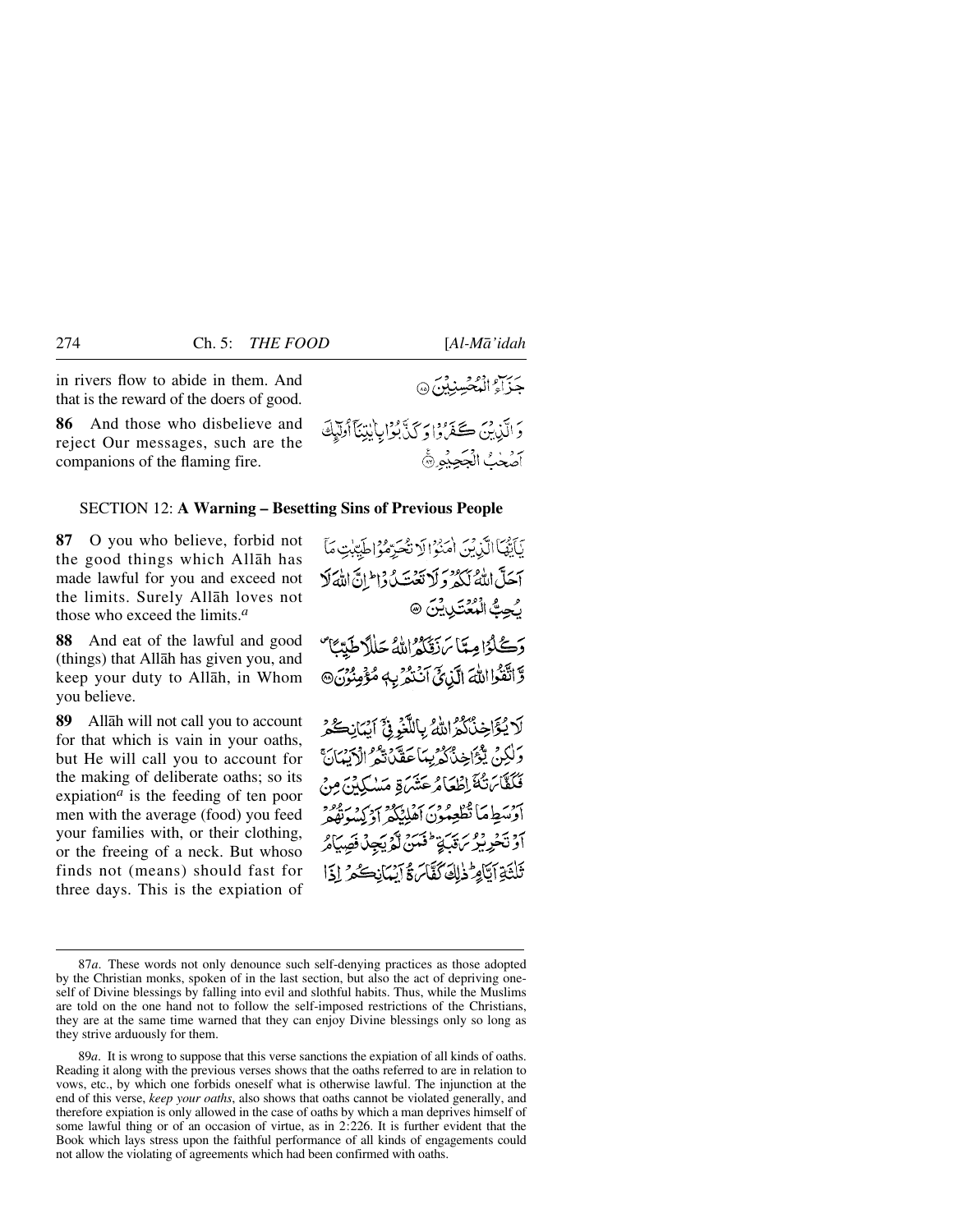your oaths when you swear. And keep your oaths.*<sup>b</sup>* Thus does Allåh make clear to you His messages that you may give thanks.

**90** O you who believe, intoxicants and games of chance and (sacrificing to) stones set up and (dividing by) arrows*<sup>a</sup>* are only an uncleanness, the devil's work; so shun it that you may succeed.*<sup>b</sup>*

**91** The devil desires only to create enmity and hatred among you by means of intoxicants and games of chance, and to keep you back from the remembrance of Allåh and from prayer. Will you then keep back?*<sup>a</sup>*

**92** And obey Allåh and obey the Messenger and be cautious. But if you turn back then know that the duty of Our Messenger is only a clear deliverance of the message.

**93** On those who believe and do good there is no blame for what they eat,*<sup>a</sup>* when they keep their duty and حكفتعر واحفظواأية بانكر وهمزال مردو اللهُ لَكُمْ إِيْتِهِ لَعَلَّكُمْ تَشْكُرُوْنَ ۞

يَأَيُّهُآ الَّذِينَ اٰمَنُوٓ إِنَّهَآ اِنۡيَٰٓ وَمِنۡ وَالۡبَيۡبِيرَ دَ ادْبَيْسَابُ وَالْذَنْزَلَاهُ بِرِجْيَنٌ مِّنْ عَبَيْ الشَّيْطِنِ فَاجْتَنِبُوَهُ لَعَلَّكُمْ تُفْلِحُونَ

الِّيَّ) يُرِيِّلُ الشَّيْطُنُ أَنْ يُؤْقِعَ بَيْنَكُمُ الْعَلَادَةَ والبغضاء في الْعَمْدِ وَالْمَدِينِ وَ يَصُلَّكُمْ عَنْ ذِكْرِ اللَّهِ وَعَنِ الصَّلَوةِ ۚ فَهَـَـٰلُ آنَنْهُ مُنْتَعُدُنَ ۞

برادي الله وأطيعواالرسول واحدواه فَإِنْ تَعَلَّيْتُمْ فَأَعْلَمُوْٓا آتَيْمَاعَلَىٰ رَسُوْلِنَا الْبَلْغُ الْمُبِيْنُ ۞

لَدْيَنِ عَلَى الَّذِينَ اٰ يَبْوَادَ عَعِدْكُوا الصَّلِحٰتِ جُنَاحٌ فِيْمَاطَعِيُّذَانَاهَا انْقَنَوْا وَّامْتُنُوْا

91*a*. Only one very clear reason is here given why intoxicants and games of chance are forbidden. Elsewhere it is clearly stated that in intoxicants and games of chance there is a great sin (2:219).

93*a*. The verse speaks of those who died before the prohibition came. But even if it be taken to refer to all believers, it would not justify doing what is unlawful, because one who believes, does good deeds, and keeps his duty will not approach any prohibited

<sup>89</sup>*b*. The phrase *ihfazū* aimāna-kum bears two interpretations. It means keep your *oaths*, i.e. be true to your oaths when you take them; and it also means *guard your oaths*, i.e. do not take oaths unless there is an urgent need.

<sup>90</sup>*a*. See v. 3, and 3*b*, 3*c*.

<sup>90</sup>*b*. This verse totally prohibits all intoxicants and games of chance; and besides, by classing them with sacrifices to stones set up for idols and dividing by arrows, subjects them to the prohibition of v. 3. It is related that when this verse was revealed a crier proclaimed in the streets of Madinah that wine was prohibited, and in response to this every jar of wine in a Muslim house was emptied, so that wine flowed in the streets (B. 46:20). Never in the history of the world was such a deep-rooted evil as drink so suddenly yet so completely eradicated.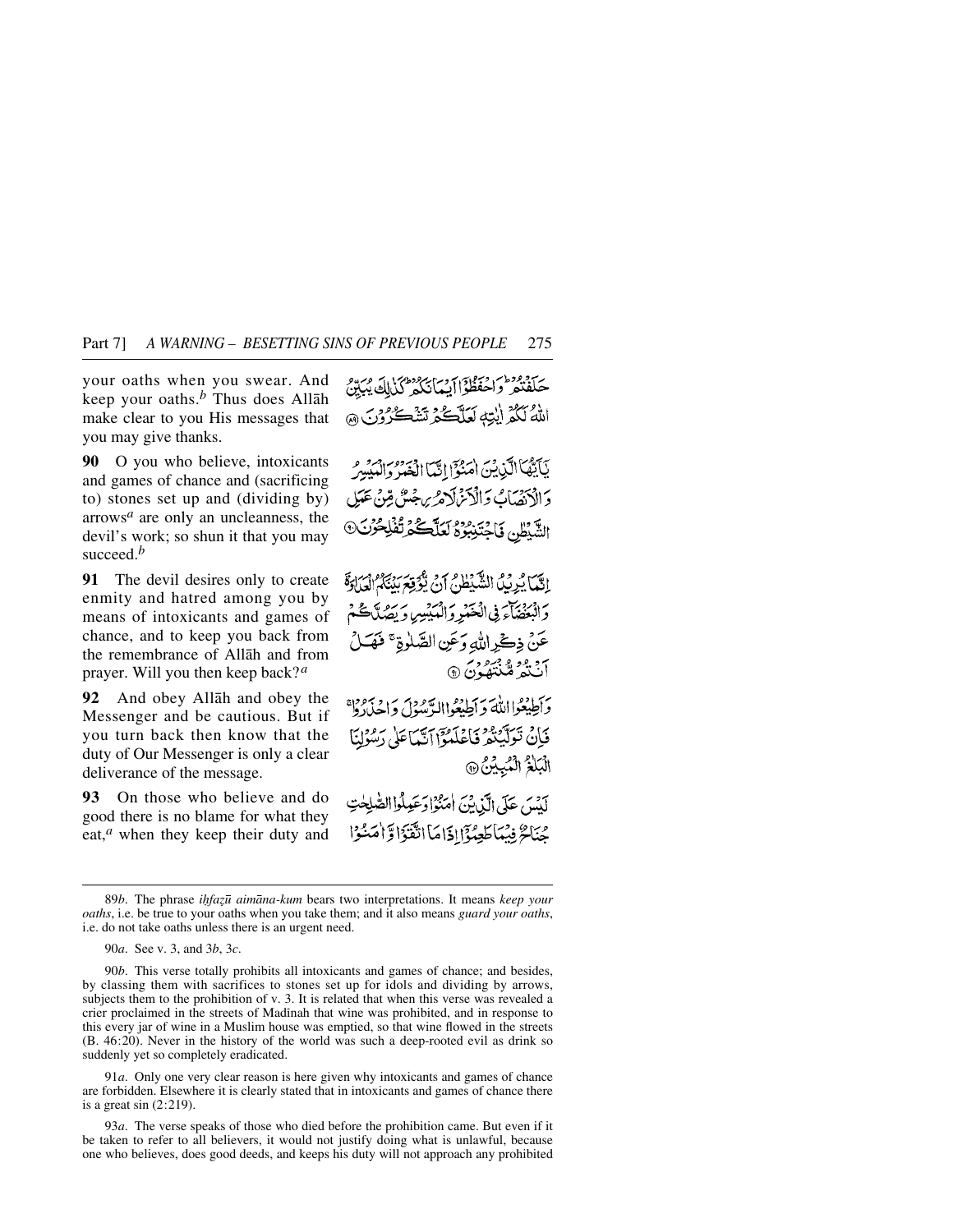believe and do good deeds, then keep their duty and believe, then keep their duty and do good (to others). And Allåh loves the doers of good.

وَعَيلُوا الصّْلَحْتِ تْكُرَّ اتّْقَوْاوَّ امْنُوَا نُبِّرَ اتَقَدَّاوٌ أَحْسَبُوا أَوَ إِلَّهُ بِحِبٌّ

## SECTION 13: **Inviolability of the Ka'bah**

**94** O you who believe, Allåh will certainly try you in respect of some game which your hands and your lances can reach, that Allåh may know who fears Him in secret. Whoever exceeds the limit after this, for him is a painful chastisement.

**95** O you who believe, kill not game while you are on pilgrimage.*<sup>a</sup>* And whoever among you kills it intentionally, the compensation thereof is the like of what he killed, from the cattle, as two just persons among you judge, as an offering to be brought to the Ka'bah, or the expiation thereof is the feeding of the poor or equivalent of it in fasting, that he may taste the unwholesome result of his deed. Allåh pardons what happened in the past. And whoever returns (to it), Allåh will punish him. And Allåh is Mighty, Lord of Retribution.

**96** Lawful to you is the game of the sea*<sup>a</sup>* and its food,*<sup>b</sup>* a provision for

نَأَهُّمَا الَّذِينَ اٰ يَبْوُا لَبَيَكُونَّكُمُ اللَّهُ بِشَيْءٍ مِّينَ الصَّبِّيدِ تَنَالُثَةَ آيِدِينَكُمْ وَيَرِيعَا كُنَكُمْ لِبَعَلَمَ اللَّهُ مَنْ تَجْأَنُهُ بِالْغَيْبِ ۚ فَعَمَن الْحِتَيْنِ مِيْكَ ذَلِكَ فَلَكَ عَذَابٌ آلِدُرٌ @

يَأَيَّهُا الَّذِيْنَ امْنُوْالَا تَقْتُلُوا الصَّيْلَ بَرَجَ وَوَوَوَظَنَّ وَتَذَكَّبَهُ مِنْكُمُ مُّتَعَبِّينًا! فَجَنَّاءٌ مِّنْنُلُ مَاقَتَلَ مِنَ النَّعَمَ بَحْكُمُ يِّ ذَرَا عَدَلِ مِّنْكُمْ مِّدَىٰٓا لِلَّهِ ٱلْكَمَّكَ بِهِ بِهَا بِنَ وَعَلَىٰ مِنْ مِنْ بِهِ بِهِ بِهِ بِهِ الْإِلَىٰ<br>أَدْ كَفَّاسَةٌ طَعَامُرْمَنْدِكِينِ أَوْعَدُلُ ذٰلِكَ صِيَاهَالِيِّيَنُ وَقَ وَبَالَ آمَٰ وَغَفَااللَّهُ عَيَّا سَلَفَ وَمَنْ عَادَ فَبَيْنَقُعْهِ اللَّهُ مِنْهُ ۖ دَاللَّهُ عَبْزِيْنٌ ذُوانَتِقَامِرِ۞

أجِلَّ لَكُمْرَصِّيْكَ الْبَحْرِ وَطَعَامُهُ مَتَاعًا

96*a*. *Bahr* is used here in an extensive sense, and by the game of the sea is meant all water game, whether sea, river, pond, or lake.

96*b*. The *ța* ' $\bar{a}$ m (lit. *food*) of the sea is here distinguished from its game, and means *what is found, the sea or the river having thrown it* (*on dry land*) (B. 72:12), or *what is*

thing. In thrice mentioning belief and regard for duty, the reference is to the threefold duty of man, viz., to Allåh, to himself, and to others. Or, by the repetition of *believing* is meant carrying out belief into practice.

<sup>95</sup>*a*. The prohibition to kill game when on pilgrimage, mentioned in vv. 94–96, is a token of respect for the security of the Ka'bah (see v. 97), in addition to being a measure necessary for the safety of life in such a large gathering.